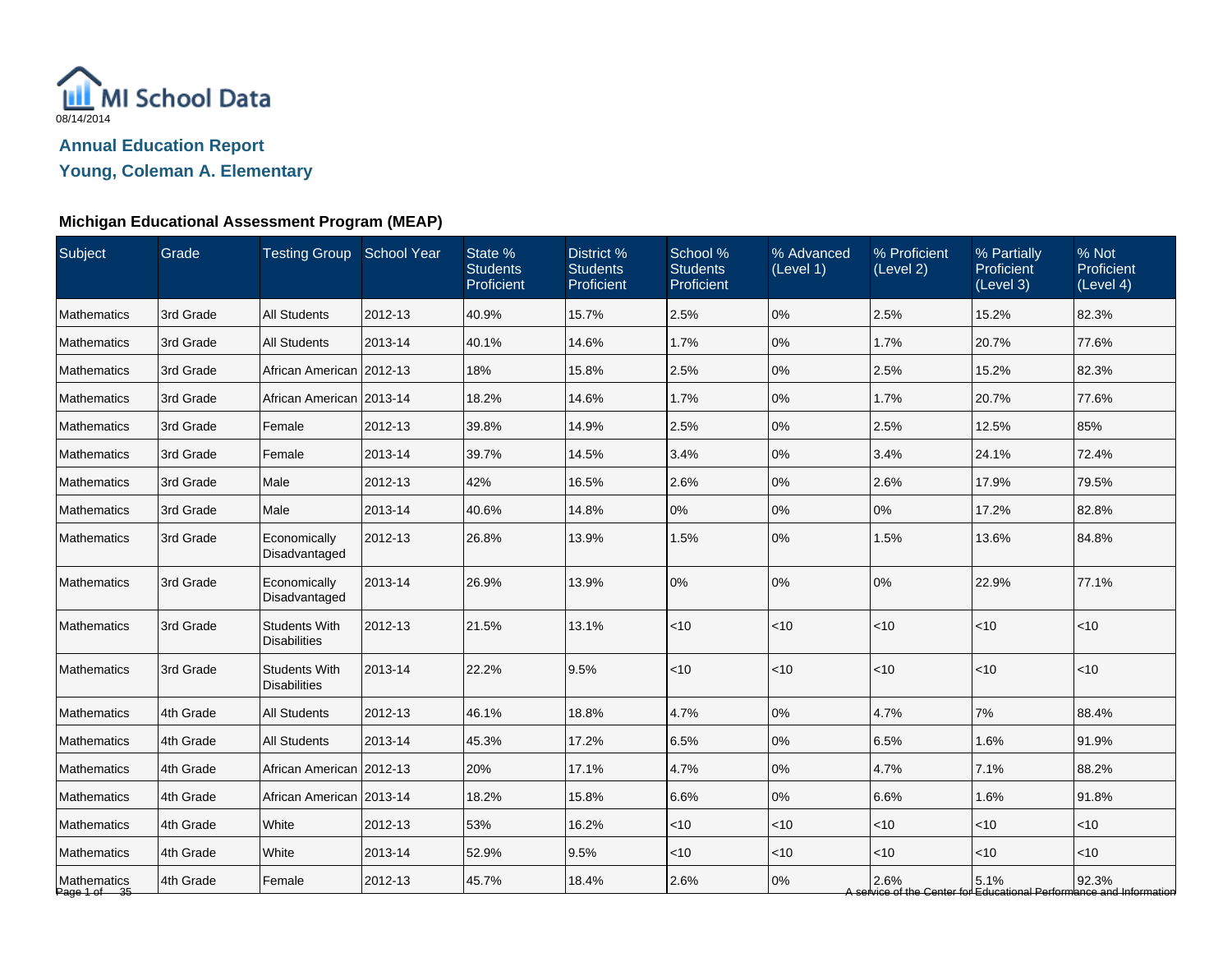

**Young, Coleman A. Elementary**

| <b>Subject</b>                     | Grade     | <b>Testing Group School Year</b>            |         | State %<br><b>Students</b><br>Proficient | District %<br><b>Students</b><br>Proficient | School %<br><b>Students</b><br>Proficient | % Advanced<br>(Level 1) | % Proficient<br>(Level 2) | % Partially<br>Proficient<br>(Level 3) | % Not<br>Proficient<br>(Level 4)                                             |
|------------------------------------|-----------|---------------------------------------------|---------|------------------------------------------|---------------------------------------------|-------------------------------------------|-------------------------|---------------------------|----------------------------------------|------------------------------------------------------------------------------|
| <b>Mathematics</b>                 | 4th Grade | Female                                      | 2013-14 | 43.4%                                    | 16.5%                                       | 3.6%                                      | 0%                      | 3.6%                      | 3.6%                                   | 92.9%                                                                        |
| <b>Mathematics</b>                 | 4th Grade | Male                                        | 2012-13 | 46.4%                                    | 19.2%                                       | 6.4%                                      | 0%                      | 6.4%                      | 8.5%                                   | 85.1%                                                                        |
| <b>Mathematics</b>                 | 4th Grade | Male                                        | 2013-14 | 47.2%                                    | 18%                                         | 8.8%                                      | 0%                      | 8.8%                      | 0%                                     | 91.2%                                                                        |
| <b>Mathematics</b>                 | 4th Grade | Economically<br>Disadvantaged               | 2012-13 | 31.1%                                    | 17.4%                                       | 4%                                        | 0%                      | 4%                        | 5.3%                                   | 90.7%                                                                        |
| <b>Mathematics</b>                 | 4th Grade | Economically<br>Disadvantaged               | 2013-14 | 29.5%                                    | 16.7%                                       | 3.9%                                      | 0%                      | 3.9%                      | 0%                                     | 96.1%                                                                        |
| <b>Mathematics</b>                 | 4th Grade | <b>Students With</b><br><b>Disabilities</b> | 2012-13 | 23%                                      | 7%                                          | 0%                                        | 0%                      | 0%                        | 5.6%                                   | 94.4%                                                                        |
| <b>Mathematics</b>                 | 4th Grade | <b>Students With</b><br><b>Disabilities</b> | 2013-14 | 23.2%                                    | 10.6%                                       | $<10$                                     | < 10                    | $<$ 10                    | $<$ 10                                 | < 10                                                                         |
| Mathematics                        | 5th Grade | <b>All Students</b>                         | 2012-13 | 45.7%                                    | 17%                                         | 8.7%                                      | 0%                      | 8.7%                      | 7.2%                                   | 84.1%                                                                        |
| <b>Mathematics</b>                 | 5th Grade | <b>All Students</b>                         | 2013-14 | 45.2%                                    | 15.4%                                       | 8.3%                                      | 0%                      | 8.3%                      | 10.4%                                  | 81.3%                                                                        |
| <b>Mathematics</b>                 | 5th Grade | African American 2012-13                    |         | 20.5%                                    | 15.4%                                       | 8.7%                                      | 0%                      | 8.7%                      | 7.2%                                   | 84.1%                                                                        |
| <b>Mathematics</b>                 | 5th Grade | African American 2013-14                    |         | 20%                                      | 15.3%                                       | 8.7%                                      | 0%                      | 8.7%                      | 10.9%                                  | 80.4%                                                                        |
| <b>Mathematics</b>                 | 5th Grade | White                                       | 2013-14 | 51.7%                                    | 8.1%                                        | $<$ 10                                    | < 10                    | $<$ 10                    | < 10                                   | $<$ 10                                                                       |
| Mathematics                        | 5th Grade | Female                                      | 2012-13 | 43.9%                                    | 15.7%                                       | 8.3%                                      | 0%                      | 8.3%                      | 11.1%                                  | 80.6%                                                                        |
| <b>Mathematics</b>                 | 5th Grade | Female                                      | 2013-14 | 44.7%                                    | 14.4%                                       | 7.1%                                      | 0%                      | 7.1%                      | 10.7%                                  | 82.1%                                                                        |
| <b>Mathematics</b>                 | 5th Grade | Male                                        | 2012-13 | 47.5%                                    | 18.4%                                       | 9.1%                                      | 0%                      | 9.1%                      | 3%                                     | 87.9%                                                                        |
| Mathematics                        | 5th Grade | Male                                        | 2013-14 | 45.7%                                    | 16.5%                                       | 10%                                       | 0%                      | 10%                       | 10%                                    | 80%                                                                          |
| <b>Mathematics</b>                 | 5th Grade | Economically<br>Disadvantaged               | 2012-13 | 30.3%                                    | 15.7%                                       | 6.1%                                      | 0%                      | 6.1%                      | 8.2%                                   | 85.7%                                                                        |
| <b>Mathematics</b><br>Page 2 of 35 | 5th Grade | Economically<br>Disadvantaged               | 2013-14 | 29.5%                                    | 13.6%                                       | 7.9%                                      | 0%                      | 7.9%                      | 13.2%                                  | 78.9%<br>A service of the Center for Educational Performance and Information |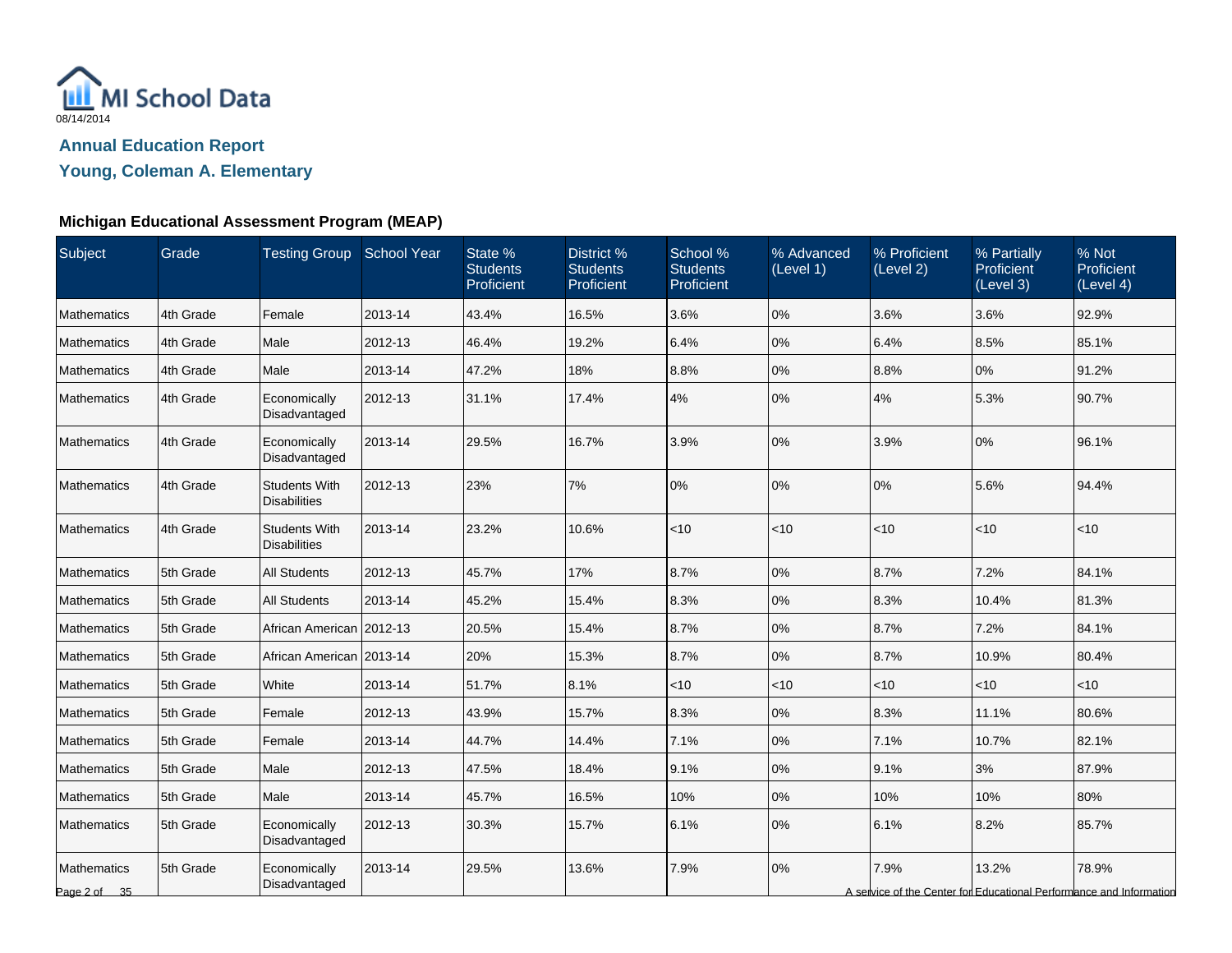

**Young, Coleman A. Elementary**

| Subject                    | Grade     | Testing Group School Year                   |         | State %<br><b>Students</b><br>Proficient | District %<br><b>Students</b><br>Proficient | School %<br><b>Students</b><br>Proficient | % Advanced<br>(Level 1) | % Proficient<br>(Level 2) | % Partially<br>Proficient<br>(Level 3) | % Not<br>Proficient<br>(Level 4)                                                           |
|----------------------------|-----------|---------------------------------------------|---------|------------------------------------------|---------------------------------------------|-------------------------------------------|-------------------------|---------------------------|----------------------------------------|--------------------------------------------------------------------------------------------|
| <b>Mathematics</b>         | 5th Grade | <b>Students With</b><br><b>Disabilities</b> | 2012-13 | 19.9%                                    | 10.2%                                       | < 10                                      | < 10                    | $ $ < 10                  | $<$ 10                                 | $<$ 10                                                                                     |
| Mathematics                | 5th Grade | <b>Students With</b><br><b>Disabilities</b> | 2013-14 | 20%                                      | 5.1%                                        | 0%                                        | 0%                      | 0%                        | 0%                                     | 100%                                                                                       |
| Reading                    | 3rd Grade | <b>All Students</b>                         | 2012-13 | 66.5%                                    | 42.7%                                       | 37.3%                                     | 0%                      | 37.3%                     | 36.1%                                  | 26.5%                                                                                      |
| Reading                    | 3rd Grade | <b>All Students</b>                         | 2013-14 | 61.3%                                    | 35.3%                                       | 33.3%                                     | 0%                      | 33.3%                     | 36.7%                                  | 30%                                                                                        |
| Reading                    | 3rd Grade | African American 2012-13                    |         | 44.8%                                    | 43.2%                                       | 37.3%                                     | 0%                      | 37.3%                     | 36.1%                                  | 26.5%                                                                                      |
| Reading                    | 3rd Grade | African American   2013-14                  |         | 37.3%                                    | 36.2%                                       | 33.3%                                     | 0%                      | 33.3%                     | 36.7%                                  | 30%                                                                                        |
| Reading                    | 3rd Grade | Female                                      | 2012-13 | 70.2%                                    | 45.7%                                       | 42.5%                                     | 0%                      | 42.5%                     | 32.5%                                  | 25%                                                                                        |
| Reading                    | 3rd Grade | Female                                      | 2013-14 | 64.1%                                    | 37%                                         | 46.7%                                     | 0%                      | 46.7%                     | 43.3%                                  | 10%                                                                                        |
| Reading                    | 3rd Grade | Male                                        | 2012-13 | 63%                                      | 39.7%                                       | 32.6%                                     | 0%                      | 32.6%                     | 39.5%                                  | 27.9%                                                                                      |
| Reading                    | 3rd Grade | Male                                        | 2013-14 | 58.6%                                    | 33.8%                                       | 20%                                       | 0%                      | 20%                       | 30%                                    | 50%                                                                                        |
| Reading                    | 3rd Grade | Economically<br>Disadvantaged               | 2012-13 | 53.8%                                    | 40.5%                                       | 37.1%                                     | 0%                      | 37.1%                     | 35.7%                                  | 27.1%                                                                                      |
| Reading                    | 3rd Grade | Economically<br>Disadvantaged               | 2013-14 | 47.9%                                    | 34.4%                                       | 34%                                       | 0%                      | 34%                       | 38%                                    | 28%                                                                                        |
| Reading                    | 3rd Grade | <b>Students With</b><br><b>Disabilities</b> | 2012-13 | 37.9%                                    | 31.2%                                       | < 10                                      | < 10                    | $\vert$ < 10              | < 10                                   | $<10$                                                                                      |
| Reading                    | 3rd Grade | <b>Students With</b><br><b>Disabilities</b> | 2013-14 | 35.1%                                    | 21%                                         | ~10                                       | < 10                    | $ $ < 10                  | < 10                                   | < 10                                                                                       |
| Reading                    | 4th Grade | <b>All Students</b>                         | 2012-13 | 68.1%                                    | 40.7%                                       | 28.6%                                     | 0%                      | 28.6%                     | 37.4%                                  | 34.1%                                                                                      |
| Reading                    | 4th Grade | <b>All Students</b>                         | 2013-14 | 70%                                      | 42.6%                                       | 29%                                       | 1.6%                    | 27.4%                     | 40.3%                                  | 30.6%                                                                                      |
| Reading                    | 4th Grade | African American   2012-13                  |         | 43%                                      | 39.6%                                       | 28.9%                                     | 0%                      | 28.9%                     | 37.8%                                  | 33.3%                                                                                      |
| Reading<br>Page 3 of<br>35 | 4th Grade | African American   2013-14                  |         | 47.6%                                    | 41.8%                                       | 27.9%                                     | 1.6%                    |                           |                                        | 26.2%   41%   31.1%<br>A service of the Center for Educational Performance and Information |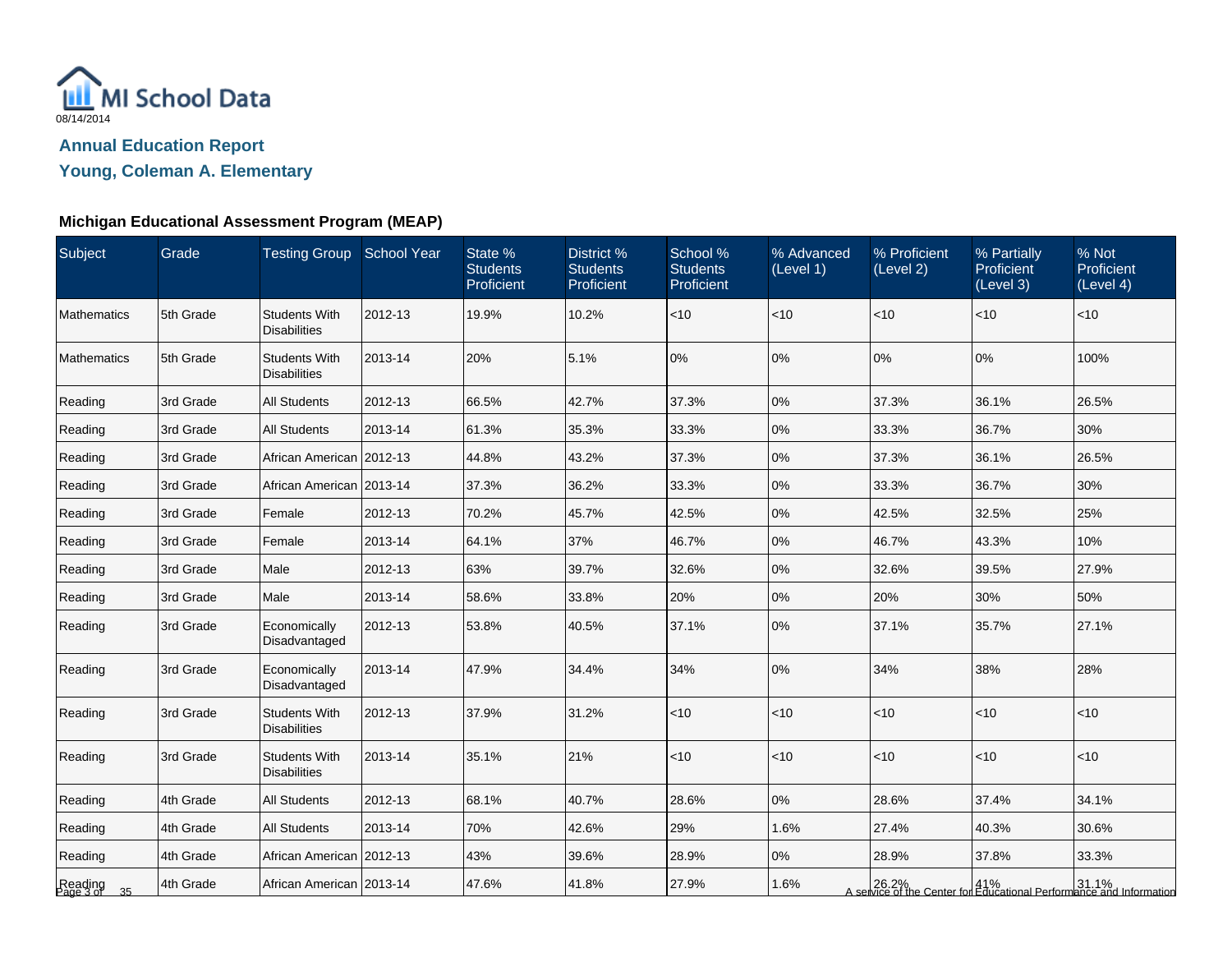

**Young, Coleman A. Elementary**

| Subject                 | Grade     | Testing Group School Year                   |         | State %<br><b>Students</b><br>Proficient | District %<br><b>Students</b><br>Proficient | School %<br><b>Students</b><br>Proficient | % Advanced<br>(Level 1) | % Proficient<br>(Level 2) | % Partially<br>Proficient<br>(Level 3) | % Not<br>Proficient<br>(Level 4)                                           |
|-------------------------|-----------|---------------------------------------------|---------|------------------------------------------|---------------------------------------------|-------------------------------------------|-------------------------|---------------------------|----------------------------------------|----------------------------------------------------------------------------|
| Reading                 | 4th Grade | White                                       | 2012-13 | 75.1%                                    | 35.3%                                       | $<$ 10                                    | $<$ 10                  | $<$ 10                    | < 10                                   | $<$ 10                                                                     |
| Reading                 | 4th Grade | White                                       | 2013-14 | 76.5%                                    | 41.3%                                       | < 10                                      | < 10                    | $<$ 10                    | < 10                                   | < 10                                                                       |
| Reading                 | 4th Grade | Female                                      | 2012-13 | 71.1%                                    | 43.7%                                       | 26.8%                                     | 0%                      | 26.8%                     | 46.3%                                  | 26.8%                                                                      |
| Reading                 | 4th Grade | Female                                      | 2013-14 | 73%                                      | 46.6%                                       | 37.9%                                     | 3.4%                    | 34.5%                     | 41.4%                                  | 20.7%                                                                      |
| Reading                 | 4th Grade | Male                                        | 2012-13 | 65.1%                                    | 37.7%                                       | 30%                                       | 0%                      | 30%                       | 30%                                    | 40%                                                                        |
| Reading                 | 4th Grade | Male                                        | 2013-14 | 67%                                      | 38.7%                                       | 21.2%                                     | 0%                      | 21.2%                     | 39.4%                                  | 39.4%                                                                      |
| Reading                 | 4th Grade | Economically<br>Disadvantaged               | 2012-13 | 55.1%                                    | 38.7%                                       | 28.7%                                     | 0%                      | 28.7%                     | 37.5%                                  | 33.8%                                                                      |
| Reading                 | 4th Grade | Economically<br>Disadvantaged               | 2013-14 | 57.3%                                    | 40.9%                                       | 23.5%                                     | 0%                      | 23.5%                     | 43.1%                                  | 33.3%                                                                      |
| Reading                 | 4th Grade | <b>Students With</b><br><b>Disabilities</b> | 2012-13 | 38.3%                                    | 22.1%                                       | 10.5%                                     | 0%                      | 10.5%                     | 42.1%                                  | 47.4%                                                                      |
| Reading                 | 4th Grade | <b>Students With</b><br><b>Disabilities</b> | 2013-14 | 41.6%                                    | 24.1%                                       | < 10                                      | $<$ 10                  | $<$ 10                    | $<$ 10                                 | < 10                                                                       |
| Reading                 | 5th Grade | <b>All Students</b>                         | 2012-13 | 70.4%                                    | 44.5%                                       | 27.8%                                     | 1.4%                    | 26.4%                     | 36.1%                                  | 36.1%                                                                      |
| Reading                 | 5th Grade | <b>All Students</b>                         | 2013-14 | 71.7%                                    | 43.6%                                       | 31.3%                                     | 4.2%                    | 27.1%                     | 31.3%                                  | 37.5%                                                                      |
| Reading                 | 5th Grade | African American 2012-13                    |         | 47.8%                                    | 44.3%                                       | 27.8%                                     | 1.4%                    | 26.4%                     | 36.1%                                  | 36.1%                                                                      |
| Reading                 | 5th Grade | African American   2013-14                  |         | 48.7%                                    | 43%                                         | 30.4%                                     | 4.3%                    | 26.1%                     | 32.6%                                  | 37%                                                                        |
| Reading                 | 5th Grade | White                                       | 2013-14 | 78.2%                                    | 35.6%                                       | $<$ 10                                    | $<$ 10                  | $<$ 10                    | $<$ 10                                 | $<$ 10                                                                     |
| Reading                 | 5th Grade | Female                                      | 2012-13 | 74.1%                                    | 48.2%                                       | 32.4%                                     | 2.7%                    | 29.7%                     | 40.5%                                  | 27%                                                                        |
| Reading                 | 5th Grade | Female                                      | 2013-14 | 74.2%                                    | 46.1%                                       | 35.7%                                     | 3.6%                    | 32.1%                     | 35.7%                                  | 28.6%                                                                      |
| Reading                 | 5th Grade | Male                                        | 2012-13 | 66.8%                                    | 40.8%                                       | 22.9%                                     | 0%                      | 22.9%                     | 31.4%                                  | 45.7%                                                                      |
| Reading<br>Page 4 of 35 | 5th Grade | Male                                        | 2013-14 | 69.2%                                    | 41%                                         | 25%                                       | 5%                      | 20%                       | 25%                                    | 50%<br>A service of the Center for Educational Performance and Information |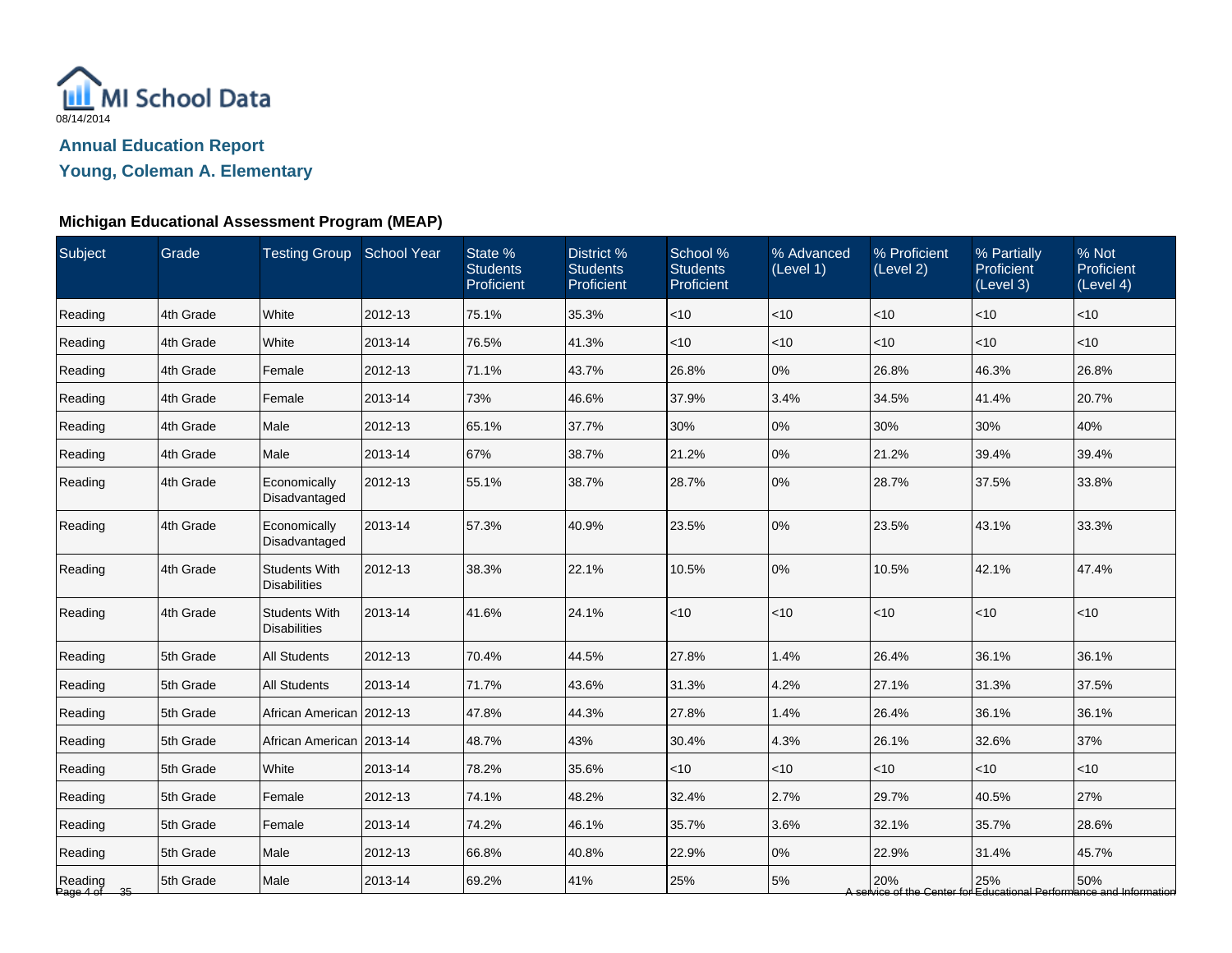

**Young, Coleman A. Elementary**

| Subject | Grade     | Testing Group School Year                   |         | State %<br><b>Students</b><br>Proficient | District %<br><b>Students</b><br>Proficient | School %<br><b>Students</b><br>Proficient | % Advanced<br>(Level 1) | % Proficient<br>(Level 2) | % Partially<br>Proficient<br>(Level 3) | % Not<br>Proficient<br>(Level 4) |
|---------|-----------|---------------------------------------------|---------|------------------------------------------|---------------------------------------------|-------------------------------------------|-------------------------|---------------------------|----------------------------------------|----------------------------------|
| Reading | 5th Grade | Economically<br>Disadvantaged               | 2012-13 | 57.9%                                    | 42.6%                                       | 31.4%                                     | 2%                      | 29.4%                     | 27.5%                                  | 41.2%                            |
| Reading | 5th Grade | Economically<br>Disadvantaged               | 2013-14 | 59.4%                                    | 41.1%                                       | 28.9%                                     | 5.3%                    | 23.7%                     | 31.6%                                  | 39.5%                            |
| Reading | 5th Grade | <b>Students With</b><br><b>Disabilities</b> | 2012-13 | 36.6%                                    | 19.9%                                       | < 10                                      | $<$ 10                  | $<$ 10                    | $<$ 10                                 | $<$ 10                           |
| Reading | 5th Grade | <b>Students With</b><br><b>Disabilities</b> | 2013-14 | 41.1%                                    | 24%                                         | 0%                                        | 0%                      | 0%                        | 30%                                    | 70%                              |
| Science | 5th Grade | <b>All Students</b>                         | 2012-13 | 13.1%                                    | 2.3%                                        | 1.4%                                      | 0%                      | 1.4%                      | 9.9%                                   | 88.7%                            |
| Science | 5th Grade | <b>All Students</b>                         | 2013-14 | 16.8%                                    | 2.9%                                        | 0%                                        | 0%                      | 0%                        | 5.6%                                   | 94.4%                            |
| Science | 5th Grade | African American 2012-13                    |         | 2.6%                                     | 2.4%                                        | 1.4%                                      | 0%                      | 1.4%                      | 9.9%                                   | 88.7%                            |
| Science | 5th Grade | African American 2013-14                    |         | 3.3%                                     | 2.9%                                        | 0%                                        | 0%                      | 0%                        | 5.8%                                   | 94.2%                            |
| Science | 5th Grade | White                                       | 2013-14 | 20.7%                                    | 2.9%                                        | $<$ 10                                    | $<$ 10                  | $<$ 10                    | $<$ 10                                 | $<$ 10                           |
| Science | 5th Grade | Female                                      | 2012-13 | 11.6%                                    | 1.7%                                        | 2.8%                                      | $0\%$                   | 2.8%                      | 13.9%                                  | 83.3%                            |
| Science | 5th Grade | Female                                      | 2013-14 | 15.9%                                    | 2.9%                                        | 0%                                        | 0%                      | 0%                        | 3.4%                                   | 96.6%                            |
| Science | 5th Grade | Male                                        | 2012-13 | 14.5%                                    | 2.8%                                        | 0%                                        | 0%                      | 0%                        | 5.7%                                   | 94.3%                            |
| Science | 5th Grade | Male                                        | 2013-14 | 17.7%                                    | 2.9%                                        | 0%                                        | 0%                      | 0%                        | 8%                                     | 92%                              |
| Science | 5th Grade | Economically<br>Disadvantaged               | 2012-13 | 5.8%                                     | 1.9%                                        | 2%                                        | 0%                      | 2%                        | 14%                                    | 84%                              |
| Science | 5th Grade | Economically<br>Disadvantaged               | 2013-14 | 8%                                       | 2.4%                                        | 0%                                        | 0%                      | 0%                        | 7%                                     | 93%                              |
| Science | 5th Grade | <b>Students With</b><br><b>Disabilities</b> | 2012-13 | 4.1%                                     | 1.5%                                        | < 10                                      | < 10                    | $<$ 10                    | $<10$                                  | < 10                             |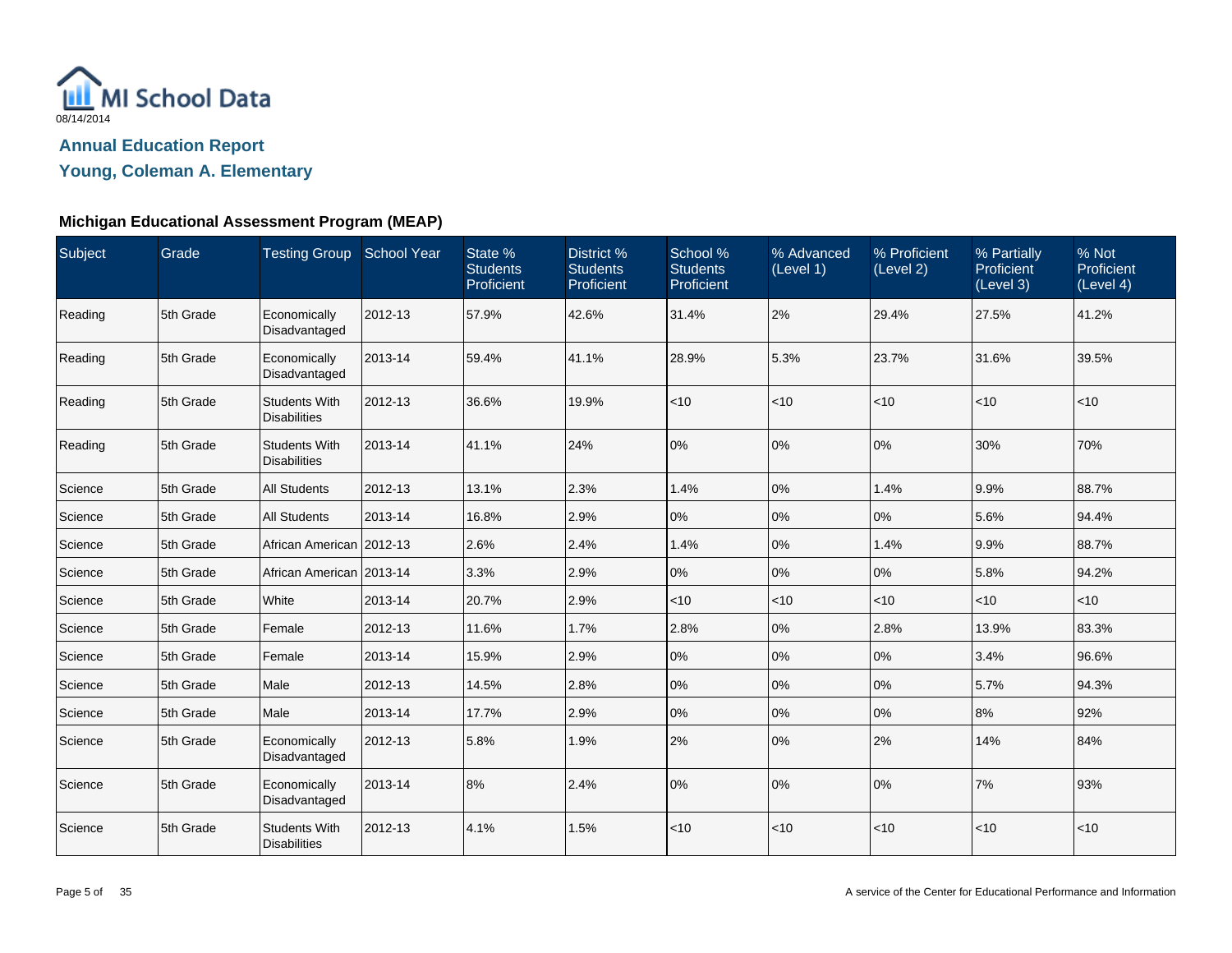

**Young, Coleman A. Elementary**

| <b>Subject</b> | Grade     | <b>Testing Group</b>                 | School Year | State %<br><b>Students</b><br>Proficient | District %<br><b>Students</b><br>Proficient | School %<br>Students<br><b>Proficient</b> | % Advanced<br>(Level 1) | % Proficient<br>(Level 2) | % Partially<br><b>Proficient</b><br>(Level 3) | % Not<br>Proficient<br>(Level 4) |
|----------------|-----------|--------------------------------------|-------------|------------------------------------------|---------------------------------------------|-------------------------------------------|-------------------------|---------------------------|-----------------------------------------------|----------------------------------|
| Science        | 5th Grade | Students With<br><b>Disabilities</b> | 2013-14     | 5.6%                                     | 2.4%                                        | 0%                                        | 0%                      | 10%                       | 0%                                            | 100%                             |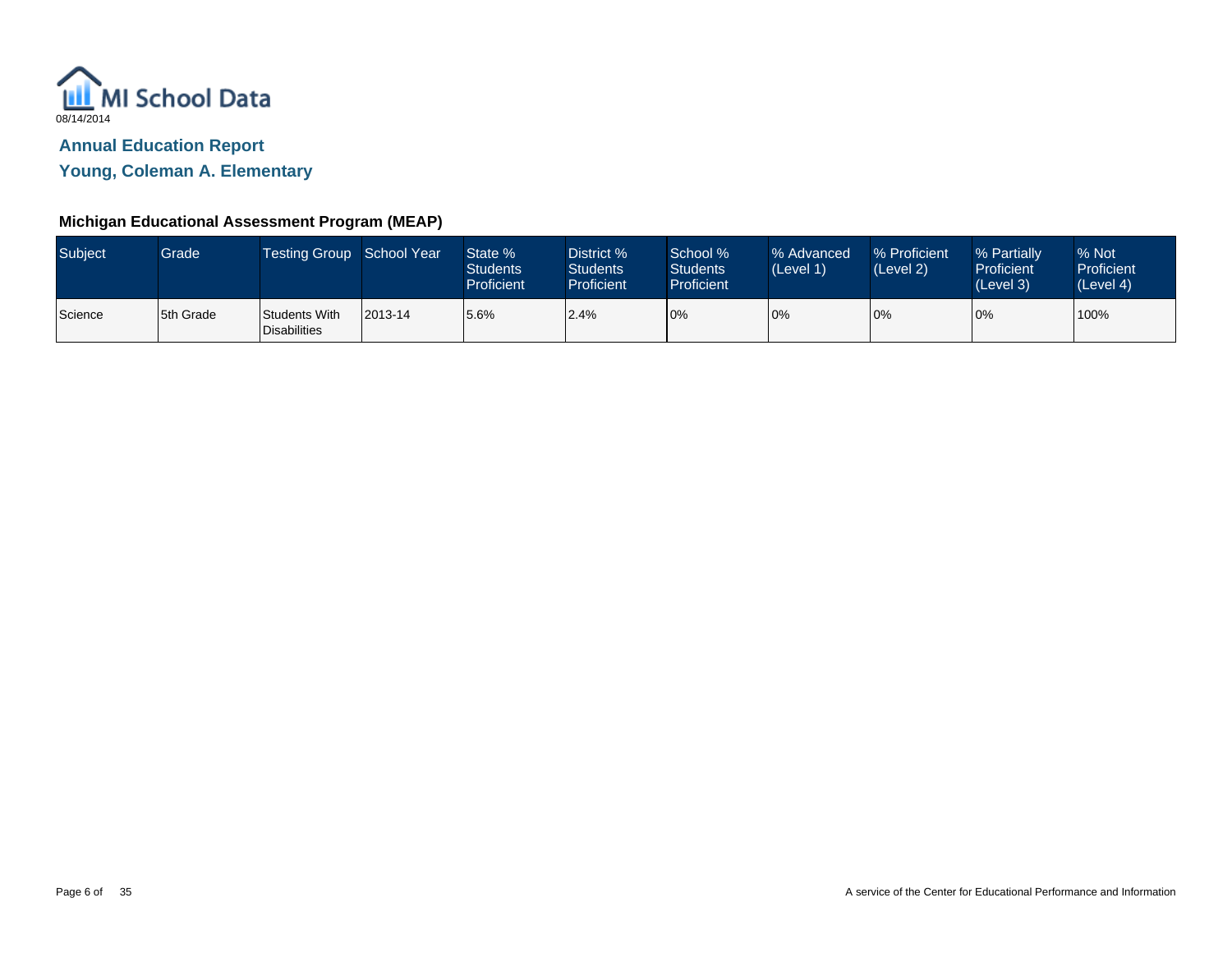

**Young, Coleman A. Elementary**

## **Michigan Merit Examination (MME)**

| Subject<br>District % '<br>% Proficient<br>Testing Group School Year<br>School %<br>State %<br>% Advanced<br>Grade<br>Students<br>Students <sup>1</sup><br><b>Students</b><br>(Level 1)<br>(Level 2)<br>Proficient<br><b>Proficient</b><br><b>Proficient</b> | % Not<br>% Partially<br><b>Proficient</b><br><b>Proficient</b><br>(Level 3)<br>(Level 4) |  |
|--------------------------------------------------------------------------------------------------------------------------------------------------------------------------------------------------------------------------------------------------------------|------------------------------------------------------------------------------------------|--|
|--------------------------------------------------------------------------------------------------------------------------------------------------------------------------------------------------------------------------------------------------------------|------------------------------------------------------------------------------------------|--|

No Data to Display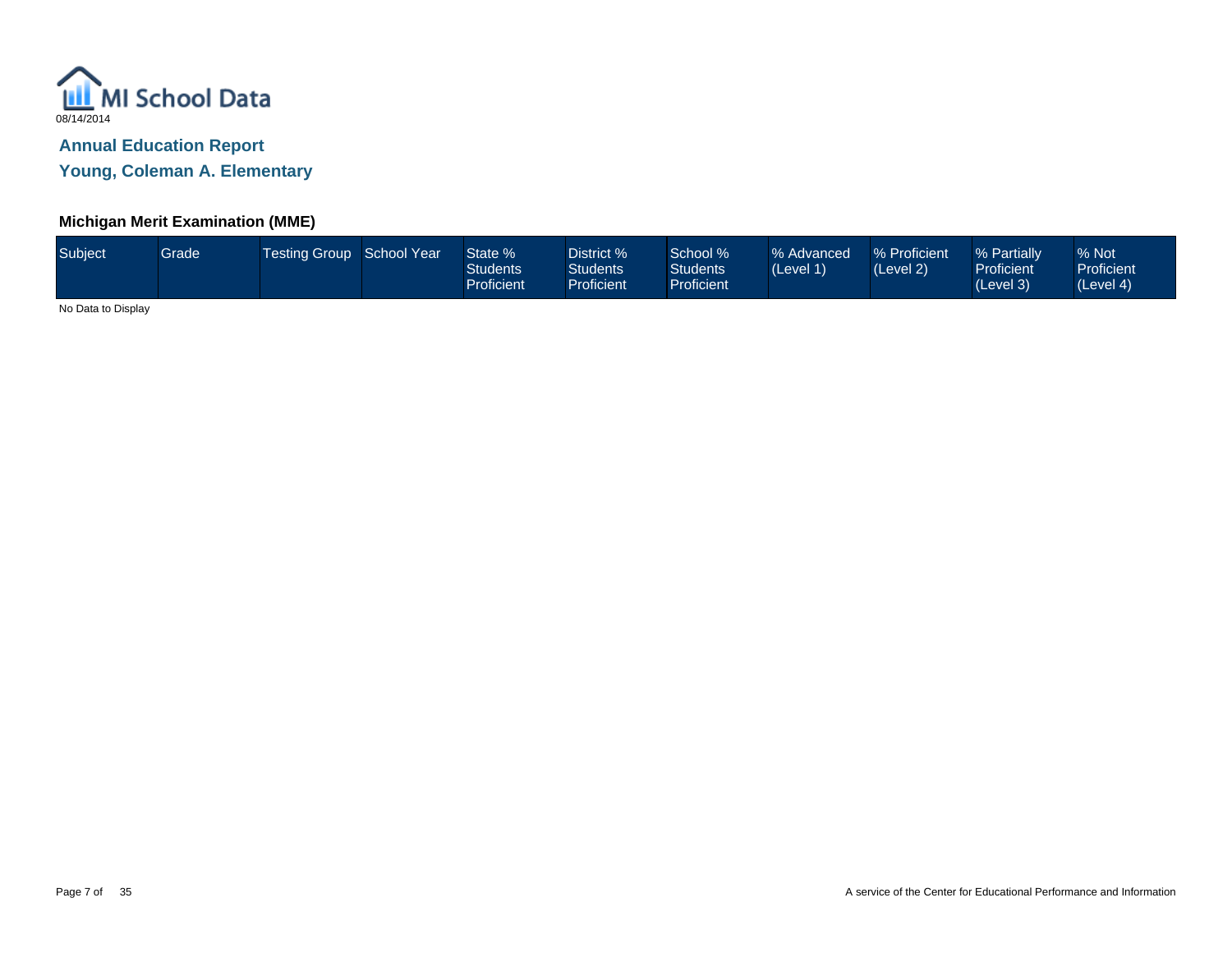

**Young, Coleman A. Elementary**

# **Michigan Educational Assessment Program Access (MEAP - Access)**

| Subject                     | Grade     | <b>Testing Group</b>          | <b>School Year</b> | State %<br><b>Students</b><br>Proficient | District %<br><b>Students</b><br>Proficient | School %<br><b>Students</b><br>Proficient | % Exceeded | % Met | % Progressing                                                                |
|-----------------------------|-----------|-------------------------------|--------------------|------------------------------------------|---------------------------------------------|-------------------------------------------|------------|-------|------------------------------------------------------------------------------|
| Mathematics                 | 3rd Grade | <b>All Students</b>           | 2012-13            | 63.7%                                    | 62.4%                                       | 33.3%                                     | 33.3%      | 0%    | 66.7%                                                                        |
| <b>Mathematics</b>          | 3rd Grade | <b>All Students</b>           | 2013-14            | 61.9%                                    | 64.1%                                       | < 10                                      | $<$ 10     | < 10  | < 10                                                                         |
| <b>Mathematics</b>          | 3rd Grade | African American              | 2012-13            | 56.5%                                    | 69.8%                                       | 33.3%                                     | 33.3%      | 0%    | 66.7%                                                                        |
| Mathematics                 | 3rd Grade | African American              | 2013-14            | 52.5%                                    | 65.9%                                       | $<$ 10                                    | $<$ 10     | < 10  | $<$ 10                                                                       |
| Mathematics                 | 3rd Grade | Female                        | 2013-14            | 57%                                      | 59.4%                                       | < 10                                      | $<$ 10     | < 10  | < 10                                                                         |
| <b>Mathematics</b>          | 3rd Grade | Male                          | 2012-13            | 66.4%                                    | 67.1%                                       | 33.3%                                     | 33.3%      | 0%    | 66.7%                                                                        |
| Mathematics                 | 3rd Grade | Economically<br>Disadvantaged | 2012-13            | 62.4%                                    | 66%                                         | 50%                                       | 50%        | 0%    | 50%                                                                          |
| Mathematics                 | 3rd Grade | Economically<br>Disadvantaged | 2013-14            | 59.4%                                    | 62.1%                                       | < 10                                      | < 10       | ~10   | < 10                                                                         |
| Mathematics                 | 4th Grade | <b>All Students</b>           | 2012-13            | 57.5%                                    | 48.8%                                       | 25%                                       | 0%         | 25%   | 75%                                                                          |
| <b>Mathematics</b>          | 4th Grade | <b>All Students</b>           | 2013-14            | 55.3%                                    | 49.7%                                       | 57.1%                                     | 0%         | 57.1% | 42.9%                                                                        |
| <b>Mathematics</b>          | 4th Grade | African American              | 2012-13            | 47%                                      | 50.4%                                       | 25%                                       | 0%         | 25%   | 75%                                                                          |
| Mathematics                 | 4th Grade | African American              | 2013-14            | 46.3%                                    | 53.1%                                       | 57.1%                                     | 0%         | 57.1% | 42.9%                                                                        |
| <b>Mathematics</b>          | 4th Grade | Female                        | 2012-13            | 56.8%                                    | 60%                                         | < 10                                      | < 10       | < 10  | $<$ 10                                                                       |
| Mathematics                 | 4th Grade | Female                        | 2013-14            | 53.7%                                    | 54.7%                                       | $<$ 10                                    | $<$ 10     | < 10  | $<$ 10                                                                       |
| <b>Mathematics</b>          | 4th Grade | Male                          | 2012-13            | 57.9%                                    | 42.6%                                       | 0%                                        | 0%         | 0%    | 100%                                                                         |
| Mathematics                 | 4th Grade | Male                          | 2013-14            | 56.2%                                    | 47.1%                                       | 50%                                       | 0%         | 50%   | 50%                                                                          |
| Mathematics                 | 4th Grade | Economically<br>Disadvantaged | 2012-13            | 55.5%                                    | 50%                                         | 25%                                       | 0%         | 25%   | 75%                                                                          |
| <b>Mathematics</b>          | 4th Grade | Economically<br>Disadvantaged | 2013-14            | 53.4%                                    | 50%                                         | 57.1%                                     | 0%         | 57.1% | 42.9%                                                                        |
| Mathematics<br>Page 8 of 35 | 5th Grade | <b>All Students</b>           | 2013-14            | 56.8%                                    | 51.3%                                       | 16.7%                                     | 16.7%      | 0%    | 83.3%<br>A service of the Center for Educational Performance and Information |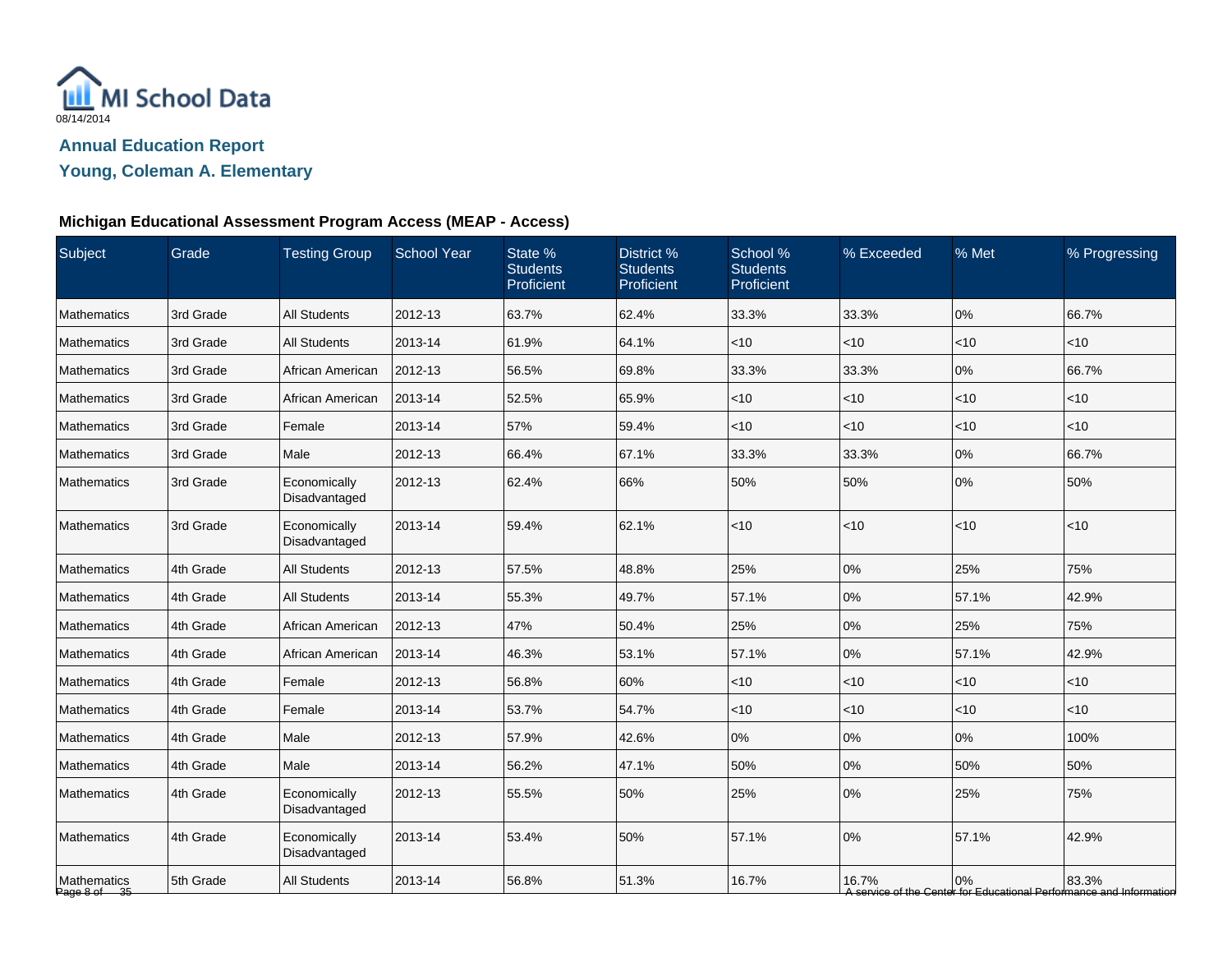

**Young, Coleman A. Elementary**

## **Michigan Educational Assessment Program Access (MEAP - Access)**

| Subject     | Grade     | <b>Testing Group</b>          | <b>School Year</b> | State %<br><b>Students</b><br>Proficient | District %<br><b>Students</b><br>Proficient | School %<br><b>Students</b><br>Proficient | % Exceeded | % Met  | % Progressing |
|-------------|-----------|-------------------------------|--------------------|------------------------------------------|---------------------------------------------|-------------------------------------------|------------|--------|---------------|
| Mathematics | 5th Grade | African American              | 2013-14            | 44.8%                                    | 51.3%                                       | 16.7%                                     | 16.7%      | 0%     | 83.3%         |
| Mathematics | 5th Grade | Female                        | 2013-14            | 53.3%                                    | 46.6%                                       | $<$ 10                                    | < 10       | < 10   | < 10          |
| Mathematics | 5th Grade | Male                          | 2013-14            | 58.9%                                    | 53.5%                                       | 20%                                       | 20%        | 0%     | 80%           |
| Mathematics | 5th Grade | Economically<br>Disadvantaged | 2013-14            | 54.1%                                    | 51.2%                                       | 0%                                        | 0%         | 0%     | 100%          |
| Reading     | 3rd Grade | All Students                  | 2012-13            | 39.3%                                    | 41.4%                                       | 33.3%                                     | 0%         | 33.3%  | 66.7%         |
| Reading     | 3rd Grade | <b>All Students</b>           | 2013-14            | 38.7%                                    | 42.2%                                       | $<$ 10                                    | < 10       | <10    | < 10          |
| Reading     | 3rd Grade | African American              | 2012-13            | 34.2%                                    | 44.4%                                       | 33.3%                                     | 0%         | 33.3%  | 66.7%         |
| Reading     | 3rd Grade | African American              | 2013-14            | 30.4%                                    | 44%                                         | $<$ 10                                    | $<$ 10     | < 10   | $<$ 10        |
| Reading     | 3rd Grade | Female                        | 2013-14            | 38.2%                                    | 29%                                         | $<$ 10                                    | <10        | < 10   | $<$ 10        |
| Reading     | 3rd Grade | Male                          | 2012-13            | 38.3%                                    | 43%                                         | 33.3%                                     | 0%         | 33.3%  | 66.7%         |
| Reading     | 3rd Grade | Economically<br>Disadvantaged | 2012-13            | 34.6%                                    | 43.1%                                       | 50%                                       | 0%         | 50%    | 50%           |
| Reading     | 3rd Grade | Economically<br>Disadvantaged | 2013-14            | 34.6%                                    | 40.2%                                       | $<$ 10                                    | < 10       | < 10   | $<$ 10        |
| Reading     | 4th Grade | <b>All Students</b>           | 2012-13            | 46.3%                                    | 39.9%                                       | 0%                                        | 0%         | 0%     | 100%          |
| Reading     | 4th Grade | All Students                  | 2013-14            | 45.6%                                    | 39.9%                                       | 42.9%                                     | 0%         | 42.9%  | 57.1%         |
| Reading     | 4th Grade | African American              | 2012-13            | 36.3%                                    | 45.1%                                       | 0%                                        | 0%         | 0%     | 100%          |
| Reading     | 4th Grade | African American              | 2013-14            | 35.2%                                    | 42%                                         | 42.9%                                     | 0%         | 42.9%  | 57.1%         |
| Reading     | 4th Grade | Female                        | 2012-13            | 50.8%                                    | 45.8%                                       | $<$ 10                                    | < 10       | < 10   | $<$ 10        |
| Reading     | 4th Grade | Female                        | 2013-14            | 46.2%                                    | 42.3%                                       | $<$ 10                                    | $<$ 10     | $<$ 10 | < 10          |
| Reading     | 4th Grade | Male                          | 2012-13            | 44%                                      | 36.7%                                       | 0%                                        | 0%         | 0%     | 100%          |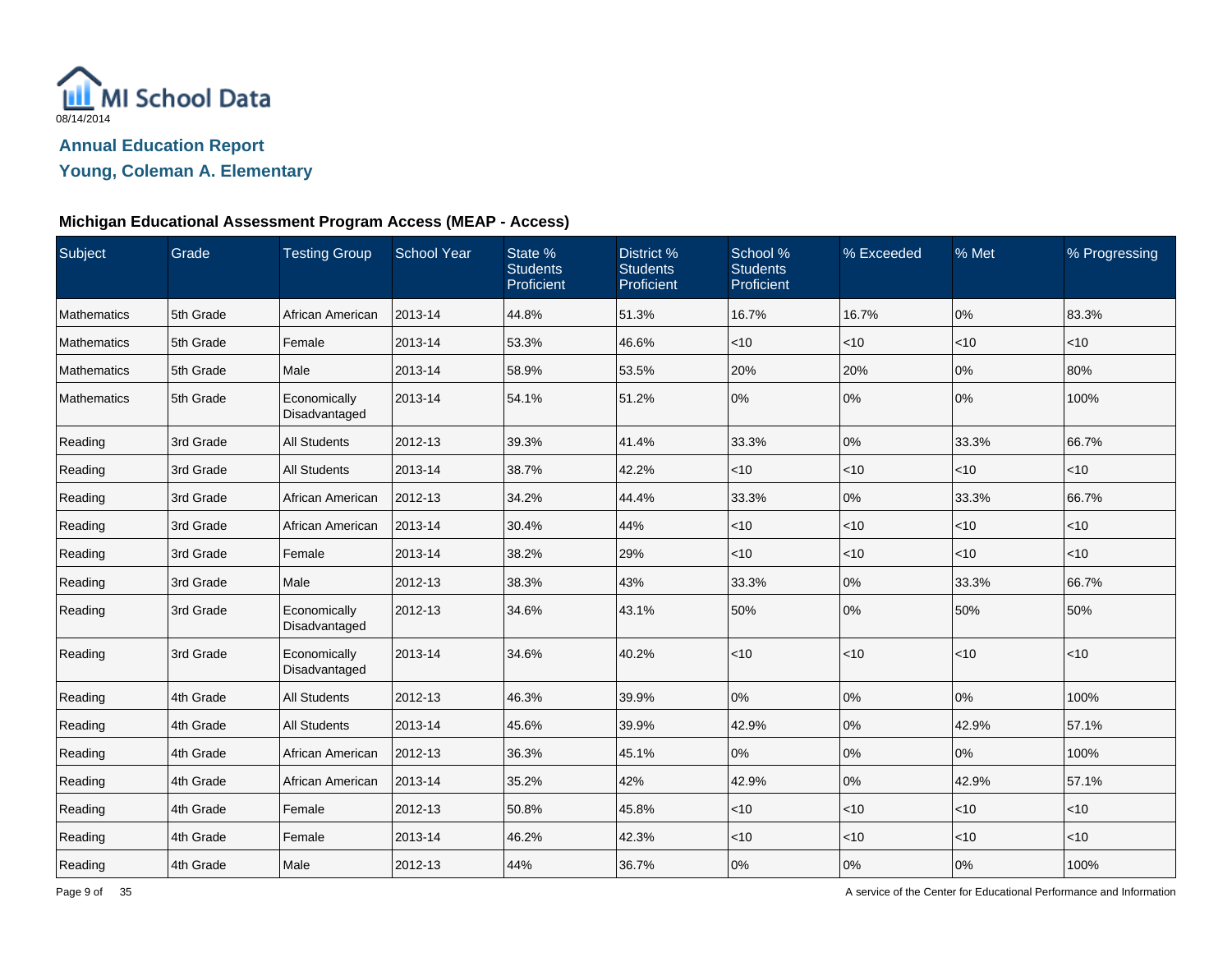

## **Young, Coleman A. Elementary**

## **Michigan Educational Assessment Program Access (MEAP - Access)**

| Subject | Grade       | <b>Testing Group</b>          | <b>School Year</b> | State %<br><b>Students</b><br>Proficient | District %<br><b>Students</b><br><b>Proficient</b> | School %<br><b>Students</b><br>Proficient | % Exceeded | % Met | % Progressing |
|---------|-------------|-------------------------------|--------------------|------------------------------------------|----------------------------------------------------|-------------------------------------------|------------|-------|---------------|
| Reading | 4th Grade   | Male                          | 2013-14            | 45.4%                                    | 38.7%                                              | 33.3%                                     | 0%         | 33.3% | 66.7%         |
| Reading | 4th Grade   | Economically<br>Disadvantaged | 2012-13            | 43.3%                                    | 38.9%                                              | 0%                                        | 0%         | 10%   | 100%          |
| Reading | 4th Grade   | Economically<br>Disadvantaged | 2013-14            | 41.3%                                    | 40%                                                | 42.9%                                     | 0%         | 42.9% | 57.1%         |
| Reading | 5th Grade   | All Students                  | 2013-14            | 59.8%                                    | 47.6%                                              | 0%                                        | 0%         | 0%    | 100%          |
| Reading | l 5th Grade | African American              | 2013-14            | 48.5%                                    | 48%                                                | 0%                                        | 0%         | 0%    | 100%          |
| Reading | 5th Grade   | Female                        | 2013-14            | 65.6%                                    | 55.9%                                              | $\leq 10$                                 | $<$ 10     | < 10  | $<$ 10        |
| Reading | 5th Grade   | Male                          | 2013-14            | 56.7%                                    | 43.7%                                              | 0%                                        | 0%         | 0%    | 100%          |
| Reading | 5th Grade   | Economically<br>Disadvantaged | 2013-14            | 56.9%                                    | 48.8%                                              | 0%                                        | 0%         | 0%    | 100%          |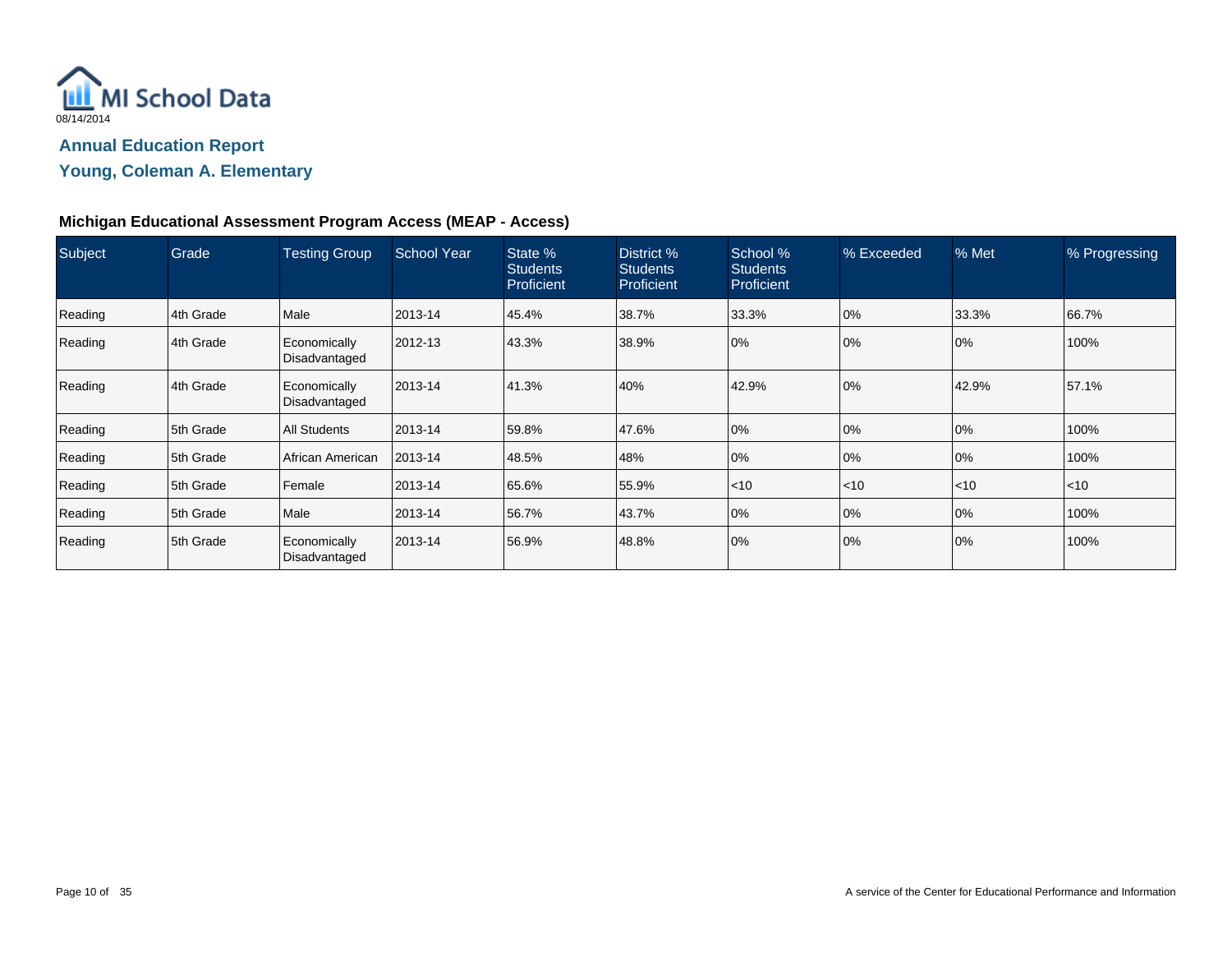

**Young, Coleman A. Elementary**

# **MI-Access Functional Independence**

| <b>Subject</b>               | Grade     | <b>Testing Group</b>          | <b>School Year</b> | State %<br><b>Students</b><br>Proficient | District %<br><b>Students</b><br>Proficient | School %<br><b>Students</b><br>Proficient | % Surpassed<br>(Level 1) | % Attained<br>(Level 2) | % Emerging<br>(Level 3)                                                       |
|------------------------------|-----------|-------------------------------|--------------------|------------------------------------------|---------------------------------------------|-------------------------------------------|--------------------------|-------------------------|-------------------------------------------------------------------------------|
| <b>Mathematics</b>           | 3rd Grade | <b>All Students</b>           | 2012-13            | 77.5%                                    | 62.7%                                       | $<$ 10                                    | $<$ 10                   | < 10                    | $<$ 10                                                                        |
| Reading                      | 3rd Grade | <b>All Students</b>           | 2012-13            | 81.7%                                    | 58.8%                                       | $<$ 10                                    | <10                      | < 10                    | < 10                                                                          |
| Mathematics                  | 3rd Grade | African American              | 2012-13            | 68.8%                                    | 63.8%                                       | $<$ 10                                    | <10                      | <10                     | < 10                                                                          |
| Reading                      | 3rd Grade | African American              | 2012-13            | 73.2%                                    | 59.3%                                       | $<$ 10                                    | < 10                     | < 10                    | < 10                                                                          |
| Mathematics                  | 3rd Grade | Female                        | 2012-13            | 77.1%                                    | 69.6%                                       | $<$ 10                                    | $<$ 10                   | <10                     | $<$ 10                                                                        |
| Reading                      | 3rd Grade | Female                        | 2012-13            | 81.7%                                    | 66.7%                                       | $<$ 10                                    | $<$ 10                   | < 10                    | $<$ 10                                                                        |
| Mathematics                  | 3rd Grade | Male                          | 2012-13            | 77.8%                                    | 59.1%                                       | $<$ 10                                    | <10                      | < 10                    | < 10                                                                          |
| Reading                      | 3rd Grade | Male                          | 2012-13            | 81.7%                                    | 54.5%                                       | $<$ 10                                    | <10                      | < 10                    | < 10                                                                          |
| Mathematics                  | 3rd Grade | Economically<br>Disadvantaged | 2012-13            | 78.5%                                    | 61.4%                                       | $<$ 10                                    | < 10                     | < 10                    | $<$ 10                                                                        |
| Reading                      | 3rd Grade | Economically<br>Disadvantaged | 2012-13            | 81.2%                                    | 58.6%                                       | $<$ 10                                    | <10                      | <10                     | $<10$                                                                         |
| Mathematics                  | 4th Grade | <b>All Students</b>           | 2012-13            | 79.4%                                    | 64.9%                                       | $<$ 10                                    | $<$ 10                   | <10                     | < 10                                                                          |
| Mathematics                  | 4th Grade | <b>All Students</b>           | 2013-14            | 81.3%                                    | 72.2%                                       | $<$ 10                                    | <10                      | <10                     | $<$ 10                                                                        |
| Reading                      | 4th Grade | <b>All Students</b>           | 2012-13            | 75.1%                                    | 68%                                         | $<$ 10                                    | $<$ 10                   | <10                     | $<$ 10                                                                        |
| Reading                      | 4th Grade | <b>All Students</b>           | 2013-14            | 76.5%                                    | 64.1%                                       | $<$ 10                                    | $<$ 10                   | $<$ 10                  | $<$ 10                                                                        |
| Mathematics                  | 4th Grade | African American              | 2012-13            | 76.4%                                    | 68.6%                                       | $<$ 10                                    | < 10                     | < 10                    | $<$ 10                                                                        |
| Mathematics                  | 4th Grade | African American              | 2013-14            | 76.6%                                    | 69.4%                                       | $<$ 10                                    | $<$ 10                   | < 10                    | < 10                                                                          |
| Reading                      | 4th Grade | African American              | 2012-13            | 75.6%                                    | 70.4%                                       | $<$ 10                                    | < 10                     | < 10                    | $<$ 10                                                                        |
| Reading                      | 4th Grade | African American              | 2013-14            | 71.6%                                    | 64.8%                                       | $<$ 10                                    | < 10                     | < 10                    | < 10                                                                          |
| Mathematics                  | 4th Grade | Female                        | 2012-13            | 75.3%                                    | 60%                                         | $<$ 10                                    | $<$ 10                   | < 10                    | $<$ 10                                                                        |
| Mathematics<br>Page 11 of 35 | 4th Grade | Female                        | 2013-14            | 77.8%                                    | 63.3%                                       | $<$ 10                                    | <10                      | <10                     | $<$ 10<br>A service of the Center for Educational Performance and Information |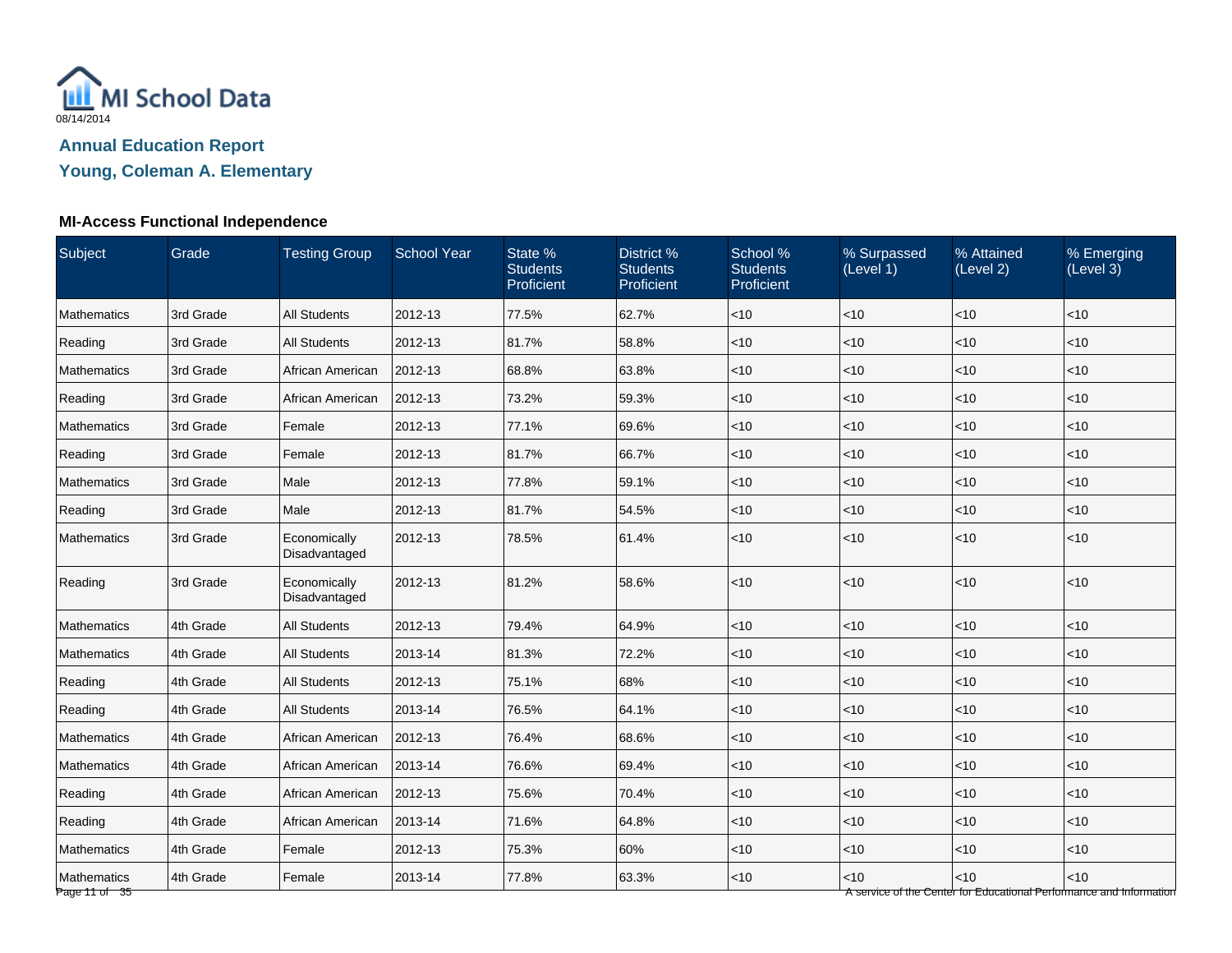

**Young, Coleman A. Elementary**

# **MI-Access Functional Independence**

| Subject                      | Grade     | <b>Testing Group</b>          | <b>School Year</b> | State %<br><b>Students</b><br>Proficient | District %<br><b>Students</b><br>Proficient | School %<br><b>Students</b><br>Proficient | % Surpassed<br>(Level 1) | % Attained<br>(Level 2) | % Emerging<br>(Level 3)                                                       |
|------------------------------|-----------|-------------------------------|--------------------|------------------------------------------|---------------------------------------------|-------------------------------------------|--------------------------|-------------------------|-------------------------------------------------------------------------------|
| Reading                      | 4th Grade | Female                        | 2012-13            | 74%                                      | 61.3%                                       | $<$ 10                                    | $<$ 10                   | <10                     | <10                                                                           |
| Reading                      | 4th Grade | Female                        | 2013-14            | 77.2%                                    | 62.1%                                       | $<$ 10                                    | <10                      | <10                     | < 10                                                                          |
| Mathematics                  | 4th Grade | Male                          | 2013-14            | 83.3%                                    | 77.6%                                       | $<$ 10                                    | <10                      | < 10                    | < 10                                                                          |
| Reading                      | 4th Grade | Male                          | 2013-14            | 76.1%                                    | 65.3%                                       | $<$ 10                                    | < 10                     | < 10                    | < 10                                                                          |
| Mathematics                  | 4th Grade | Economically<br>Disadvantaged | 2012-13            | 79.7%                                    | 64.7%                                       | $<$ 10                                    | <10                      | <10                     | < 10                                                                          |
| Mathematics                  | 4th Grade | Economically<br>Disadvantaged | 2013-14            | 82.3%                                    | 72%                                         | $<$ 10                                    | < 10                     | < 10                    | < 10                                                                          |
| Reading                      | 4th Grade | Economically<br>Disadvantaged | 2012-13            | 74.8%                                    | 69.6%                                       | $<$ 10                                    | <10                      | <10                     | < 10                                                                          |
| Reading                      | 4th Grade | Economically<br>Disadvantaged | 2013-14            | 75.1%                                    | 64.9%                                       | $<$ 10                                    | < 10                     | < 10                    | < 10                                                                          |
| <b>Mathematics</b>           | 5th Grade | <b>All Students</b>           | 2012-13            | 68.4%                                    | 46.3%                                       | $<$ 10                                    | <10                      | <10                     | < 10                                                                          |
| Mathematics                  | 5th Grade | <b>All Students</b>           | 2013-14            | 64.9%                                    | 44.6%                                       | $<$ 10                                    | $<$ 10                   | <10                     | < 10                                                                          |
| Reading                      | 5th Grade | <b>All Students</b>           | 2012-13            | 79.7%                                    | 74.7%                                       | $<$ 10                                    | $<$ 10                   | $<$ 10                  | $<$ 10                                                                        |
| Reading                      | 5th Grade | <b>All Students</b>           | 2013-14            | 73.9%                                    | 61.9%                                       | $<$ 10                                    | < 10                     | < 10                    | < 10                                                                          |
| Science                      | 5th Grade | <b>All Students</b>           | 2013-14            | 47.4%                                    | 37.1%                                       | $<$ 10                                    | $<$ 10                   | <10                     | < 10                                                                          |
| Mathematics                  | 5th Grade | African American              | 2012-13            | 63.6%                                    | 44.6%                                       | $<$ 10                                    | < 10                     | < 10                    | $<$ 10                                                                        |
| Mathematics                  | 5th Grade | African American              | 2013-14            | 59.2%                                    | 46.2%                                       | $<$ 10                                    | < 10                     | < 10                    | $<$ 10                                                                        |
| Reading                      | 5th Grade | African American              | 2012-13            | 74.4%                                    | 75%                                         | $<$ 10                                    | $<$ 10                   | $<$ 10                  | $<$ 10                                                                        |
| Reading                      | 5th Grade | African American              | 2013-14            | 70.9%                                    | 62%                                         | $<$ 10                                    | $<$ 10                   | < 10                    | $<$ 10                                                                        |
| Science                      | 5th Grade | African American              | 2013-14            | 38.9%                                    | 38.8%                                       | $<$ 10                                    | <10                      | < 10                    | $<$ 10                                                                        |
| Mathematics<br>Page 12 of 35 | 5th Grade | Female                        | 2013-14            | 62.1%                                    | 53.3%                                       | $<$ 10                                    | $<$ 10                   | < 10                    | $<$ 10<br>A service of the Center for Educational Performance and Information |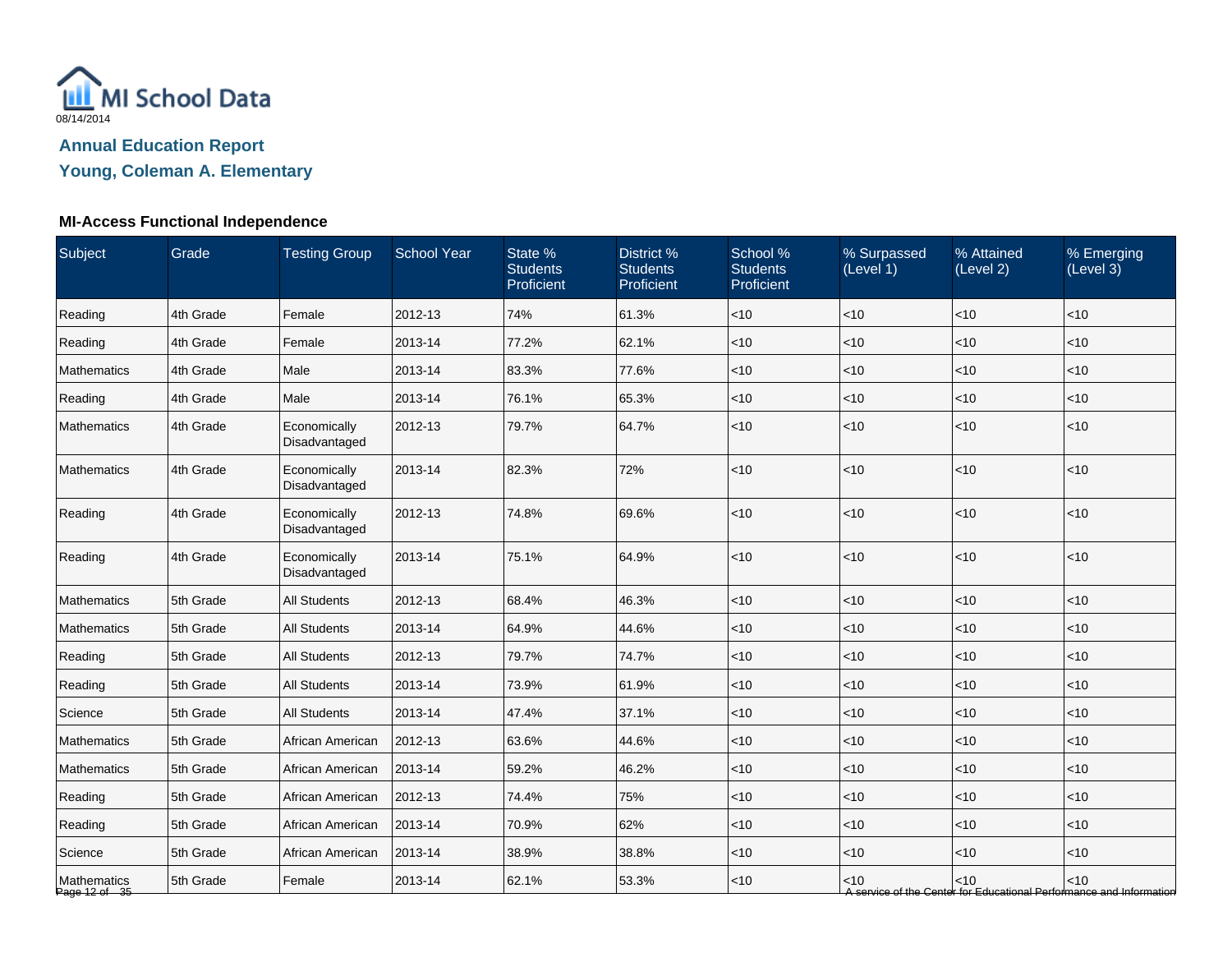

**Young, Coleman A. Elementary**

## **MI-Access Functional Independence**

| Subject            | Grade     | <b>Testing Group</b>          | <b>School Year</b> | State %<br><b>Students</b><br>Proficient | District %<br><b>Students</b><br>Proficient | School %<br><b>Students</b><br>Proficient | % Surpassed<br>(Level 1) | % Attained<br>(Level 2) | % Emerging<br>(Level 3) |
|--------------------|-----------|-------------------------------|--------------------|------------------------------------------|---------------------------------------------|-------------------------------------------|--------------------------|-------------------------|-------------------------|
| Reading            | 5th Grade | Female                        | 2013-14            | 75.3%                                    | 73.3%                                       | < 10                                      | < 10                     | < 10                    | < 10                    |
| Science            | 5th Grade | Female                        | 2013-14            | 45.4%                                    | 35%                                         | $ $ < 10                                  | $<$ 10                   | < 10                    | $<$ 10                  |
| <b>Mathematics</b> | 5th Grade | Male                          | 2012-13            | 70.2%                                    | 49.3%                                       | $ $ < 10                                  | $<$ 10                   | < 10                    | < 10                    |
| Reading            | 5th Grade | Male                          | 2012-13            | 79.1%                                    | 68.7%                                       | $ $ < 10                                  | $<$ 10                   | $ $ < 10                | < 10                    |
| Reading            | 5th Grade | Male                          | 2013-14            | 73.1%                                    | 55.6%                                       | $ $ < 10                                  | ~10                      | < 10                    | $<$ 10                  |
| Science            | 5th Grade | Male                          | 2013-14            | 48.4%                                    | 38.2%                                       | $\leq 10$                                 | $<$ 10                   | < 10                    | $<$ 10                  |
| <b>Mathematics</b> | 5th Grade | Economically<br>Disadvantaged | 2012-13            | 69.2%                                    | 45%                                         | $ $ < 10                                  | < 10                     | $ $ < 10                | < 10                    |
| <b>Mathematics</b> | 5th Grade | Economically<br>Disadvantaged | 2013-14            | 66%                                      | 45.8%                                       | $ $ < 10                                  | $<$ 10                   | $ $ < 10                | < 10                    |
| Reading            | 5th Grade | Economically<br>Disadvantaged | 2012-13            | 78.9%                                    | 73.8%                                       | $ $ < 10                                  | ~10                      | $ $ < 10                | < 10                    |
| Reading            | 5th Grade | Economically<br>Disadvantaged | 2013-14            | 73.8%                                    | 64.4%                                       | $ $ < 10                                  | < 10                     | $ $ < 10                | $\leq 10$               |
| Science            | 5th Grade | Economically<br>Disadvantaged | 2013-14            | 47.9%                                    | 38.1%                                       | $ $ < 10                                  | ~10                      | < 10                    | $<$ 10                  |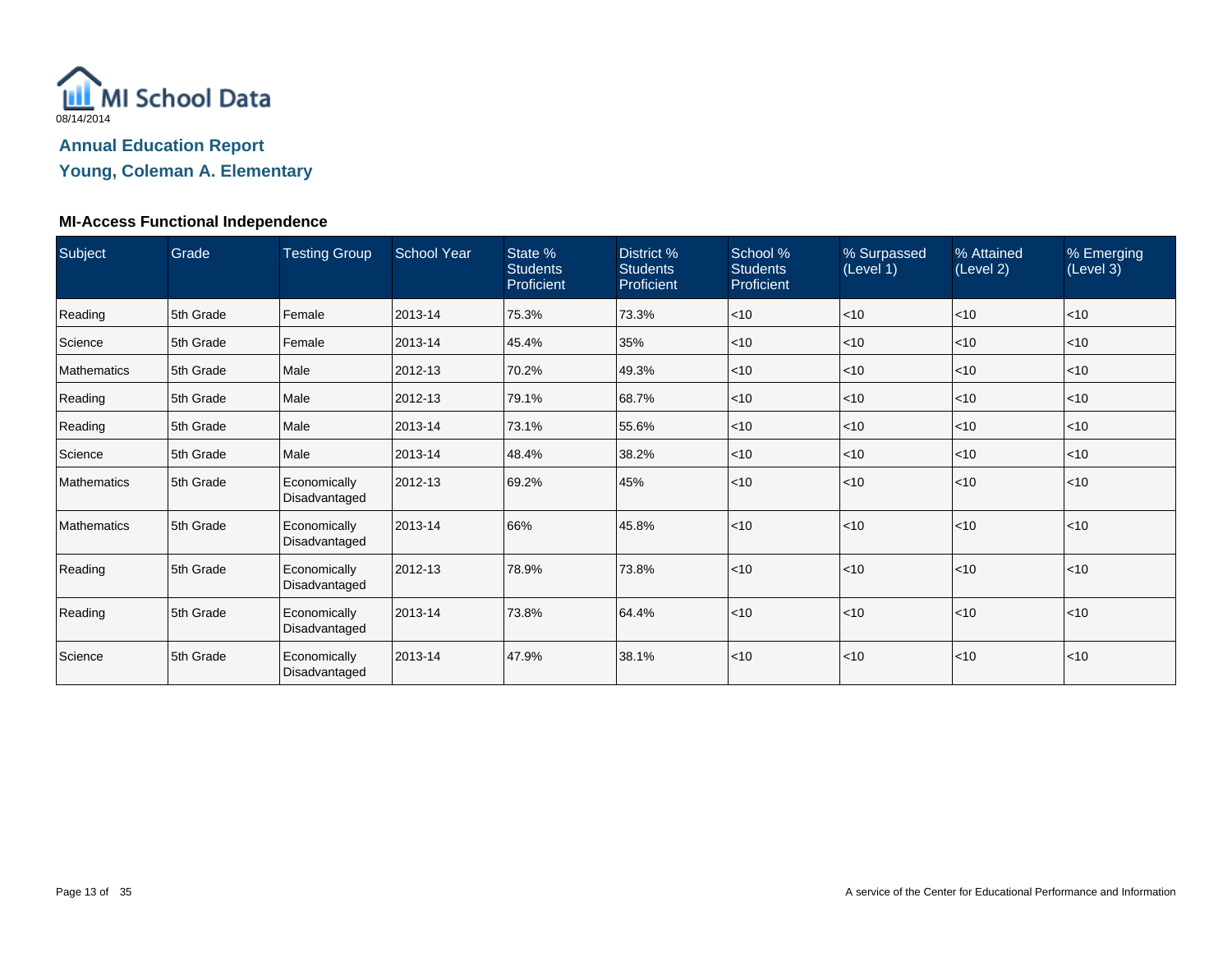

**Young, Coleman A. Elementary**

# **MI-Access Supported Independence**

| <b>Subject</b>               | Grade     | <b>Testing Group</b>          | <b>School Year</b> | State %<br><b>Students</b><br>Proficient | District %<br><b>Students</b><br>Proficient | School %<br><b>Students</b><br>Proficient | % Surpassed<br>(Level 1) | % Attained<br>(Level 2) | % Emerging<br>(Level 3)                                                     |
|------------------------------|-----------|-------------------------------|--------------------|------------------------------------------|---------------------------------------------|-------------------------------------------|--------------------------|-------------------------|-----------------------------------------------------------------------------|
| <b>Mathematics</b>           | 3rd Grade | <b>All Students</b>           | 2012-13            | 90.3%                                    | 88.9%                                       | $<$ 10                                    | $<$ 10                   | <10                     | $<$ 10                                                                      |
| <b>ELA</b>                   | 3rd Grade | <b>All Students</b>           | 2012-13            | 87.8%                                    | 91.9%                                       | $<$ 10                                    | <10                      | <10                     | < 10                                                                        |
| Mathematics                  | 3rd Grade | African American              | 2012-13            | 88.7%                                    | 88.2%                                       | $<$ 10                                    | <10                      | < 10                    | < 10                                                                        |
| <b>ELA</b>                   | 3rd Grade | African American              | 2012-13            | 85.6%                                    | 91.2%                                       | $<$ 10                                    | < 10                     | < 10                    | < 10                                                                        |
| Mathematics                  | 3rd Grade | Female                        | 2012-13            | 88.3%                                    | 100%                                        | $<$ 10                                    | $<$ 10                   | <10                     | $<$ 10                                                                      |
| <b>ELA</b>                   | 3rd Grade | Female                        | 2012-13            | 88.3%                                    | 90%                                         | $<$ 10                                    | $<$ 10                   | < 10                    | < 10                                                                        |
| Mathematics                  | 3rd Grade | Male                          | 2012-13            | 91.4%                                    | 84.6%                                       | $<$ 10                                    | < 10                     | < 10                    | $<$ 10                                                                      |
| <b>ELA</b>                   | 3rd Grade | Male                          | 2012-13            | 87.5%                                    | 92.6%                                       | $<$ 10                                    | <10                      | < 10                    | < 10                                                                        |
| Mathematics                  | 3rd Grade | Economically<br>Disadvantaged | 2012-13            | 89.8%                                    | 87.5%                                       | $<$ 10                                    | < 10                     | < 10                    | $<$ 10                                                                      |
| <b>ELA</b>                   | 3rd Grade | Economically<br>Disadvantaged | 2012-13            | 88.8%                                    | 90.6%                                       | $<$ 10                                    | <10                      | <10                     | $<10$                                                                       |
| Mathematics                  | 4th Grade | <b>All Students</b>           | 2012-13            | 89.1%                                    | 86.5%                                       | $<$ 10                                    | $<$ 10                   | < 10                    | < 10                                                                        |
| Mathematics                  | 4th Grade | <b>All Students</b>           | 2013-14            | 87.1%                                    | 86.5%                                       | $<$ 10                                    | $<$ 10                   | < 10                    | < 10                                                                        |
| <b>ELA</b>                   | 4th Grade | <b>All Students</b>           | 2012-13            | 82.5%                                    | 78.4%                                       | $<$ 10                                    | $<$ 10                   | $<$ 10                  | $<$ 10                                                                      |
| <b>ELA</b>                   | 4th Grade | <b>All Students</b>           | 2013-14            | 80%                                      | 83.8%                                       | $<$ 10                                    | $<$ 10                   | < 10                    | $<$ 10                                                                      |
| Mathematics                  | 4th Grade | African American              | 2012-13            | 89.8%                                    | 85.3%                                       | $<$ 10                                    | < 10                     | < 10                    | $<$ 10                                                                      |
| Mathematics                  | 4th Grade | African American              | 2013-14            | 86.2%                                    | 88.6%                                       | $<$ 10                                    | $<$ 10                   | < 10                    | < 10                                                                        |
| <b>ELA</b>                   | 4th Grade | African American              | 2012-13            | 83.9%                                    | 79.4%                                       | $<$ 10                                    | < 10                     | < 10                    | $<$ 10                                                                      |
| <b>ELA</b>                   | 4th Grade | African American              | 2013-14            | 79.7%                                    | 85.7%                                       | $<$ 10                                    | < 10                     | < 10                    | $<$ 10                                                                      |
| Mathematics                  | 4th Grade | Female                        | 2012-13            | 90.4%                                    | <10                                         | $<$ 10                                    | $<$ 10                   | < 10                    | $<$ 10                                                                      |
| Mathematics<br>Page 14 of 35 | 4th Grade | Female                        | 2013-14            | 85.8%                                    | <10                                         | $<$ 10                                    | <10                      | < 10                    | < 10<br>A service of the Center for Educational Performance and Information |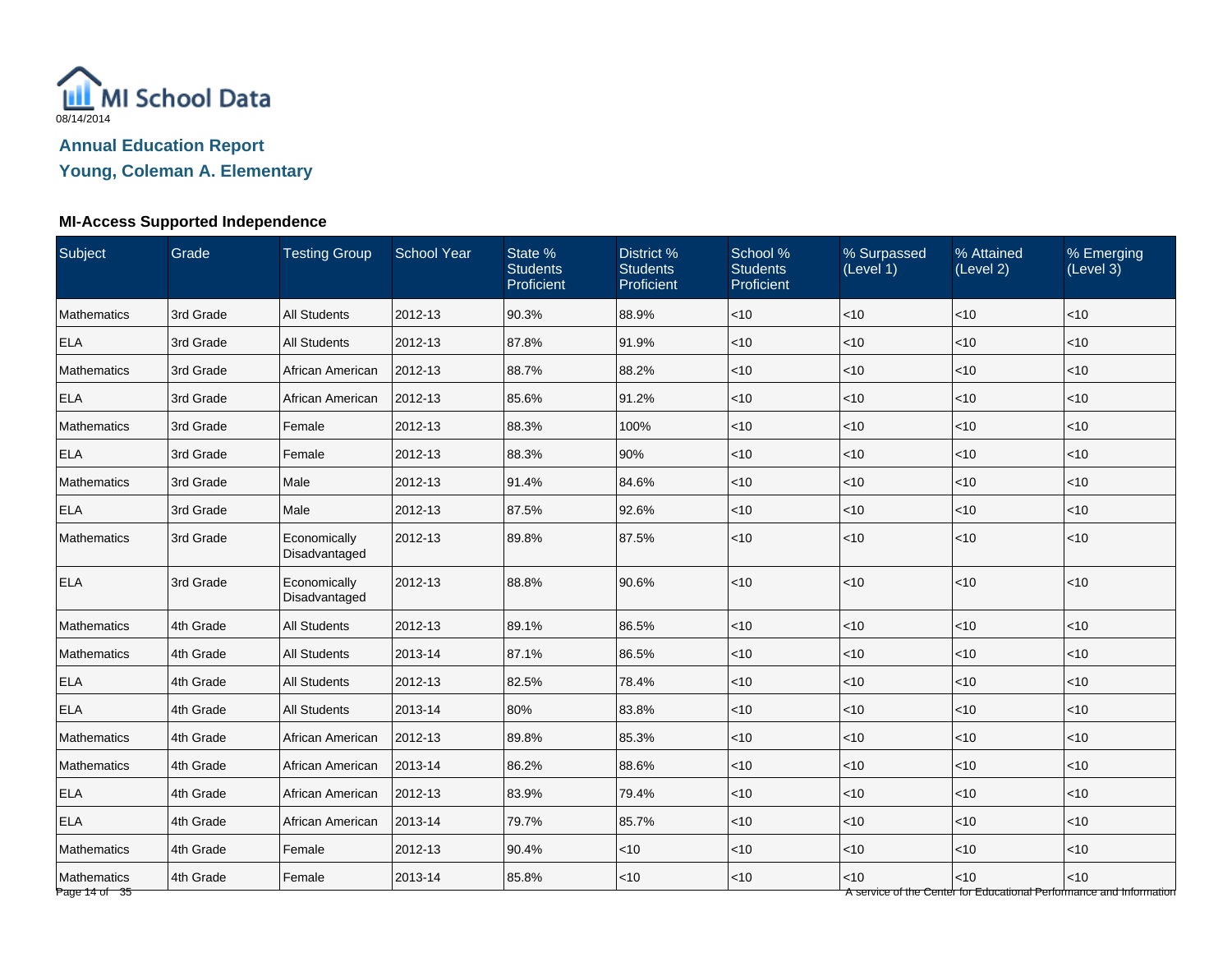

**Young, Coleman A. Elementary**

## **MI-Access Supported Independence**

| Subject            | Grade     | <b>Testing Group</b>          | <b>School Year</b> | State %<br><b>Students</b><br>Proficient | District %<br><b>Students</b><br>Proficient | School %<br><b>Students</b><br>Proficient | % Surpassed<br>(Level 1) | % Attained<br>(Level 2) | % Emerging<br>(Level 3) |
|--------------------|-----------|-------------------------------|--------------------|------------------------------------------|---------------------------------------------|-------------------------------------------|--------------------------|-------------------------|-------------------------|
| <b>ELA</b>         | 4th Grade | Female                        | 2012-13            | 87.8%                                    | $<$ 10                                      | $\leq 10$                                 | $<$ 10                   | < 10                    | $<$ 10                  |
| <b>ELA</b>         | 4th Grade | Female                        | 2013-14            | 80.9%                                    | $<$ 10                                      | $ $ < 10                                  | $<$ 10                   | $<$ 10                  | $<$ 10                  |
| <b>Mathematics</b> | 4th Grade | Male                          | 2013-14            | 87.7%                                    | 90%                                         | $ $ < 10                                  | $<$ 10                   | < 10                    | $<$ 10                  |
| <b>ELA</b>         | 4th Grade | Male                          | 2013-14            | 79.5%                                    | 90%                                         | $ $ < 10                                  | $<$ 10                   | < 10                    | $<$ 10                  |
| <b>Mathematics</b> | 4th Grade | Economically<br>Disadvantaged | 2013-14            | 89.1%                                    | 85.7%                                       | $\leq 10$                                 | $ $ < 10                 | < 10                    | < 10                    |
| <b>ELA</b>         | 4th Grade | Economically<br>Disadvantaged | 2013-14            | 81%                                      | 82.9%                                       | $\leq 10$                                 | < 10                     | < 10                    | < 10                    |
| <b>Mathematics</b> | 5th Grade | <b>All Students</b>           | 2012-13            | 88.3%                                    | 88.6%                                       | $ $ < 10                                  | $<$ 10                   | < 10                    | $<$ 10                  |
| <b>ELA</b>         | 5th Grade | <b>All Students</b>           | 2012-13            | 77.6%                                    | 68.6%                                       | $ $ < 10                                  | $<$ 10                   | < 10                    | $<$ 10                  |
| <b>Mathematics</b> | 5th Grade | African American              | 2012-13            | 88%                                      | 87.1%                                       | $ $ < 10                                  | $<$ 10                   | < 10                    | $<$ 10                  |
| <b>ELA</b>         | 5th Grade | African American              | 2012-13            | 76%                                      | 67.7%                                       | $ $ < 10                                  | $<$ 10                   | < 10                    | $<$ 10                  |
| <b>Mathematics</b> | 5th Grade | Male                          | 2012-13            | 89.2%                                    | 92%                                         | $ $ < 10                                  | $<$ 10                   | < 10                    | $<$ 10                  |
| <b>ELA</b>         | 5th Grade | Male                          | 2012-13            | 76.8%                                    | 76%                                         | $\leq 10$                                 | $<$ 10                   | < 10                    | $<$ 10                  |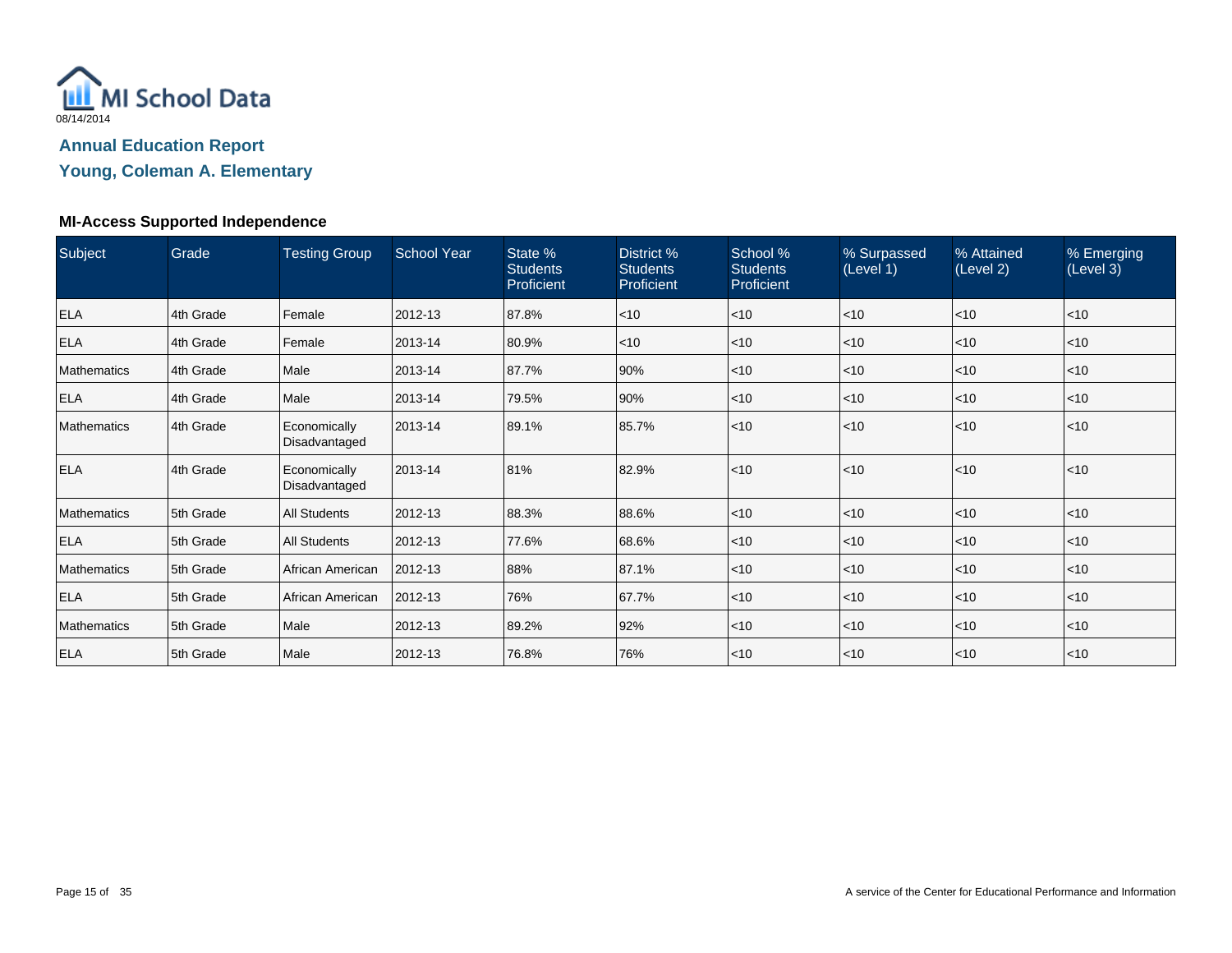

**Young, Coleman A. Elementary**

# **MI-Access Participation**

| Subject                     | Grade     | <b>Testing Group</b>          | <b>School Year</b> | State %<br><b>Students</b><br>Proficient | District %<br><b>Students</b><br>Proficient | School %<br><b>Students</b><br>Proficient | % Surpassed<br>(Level 1) | % Attained<br>(Level 2) | % Emerging<br>(Level 3)                                                     |
|-----------------------------|-----------|-------------------------------|--------------------|------------------------------------------|---------------------------------------------|-------------------------------------------|--------------------------|-------------------------|-----------------------------------------------------------------------------|
| <b>Mathematics</b>          | 3rd Grade | <b>All Students</b>           | 2012-13            | 77.8%                                    | 72.5%                                       | $<$ 10                                    | $<$ 10                   | < 10                    | $<$ 10                                                                      |
| <b>ELA</b>                  | 3rd Grade | <b>All Students</b>           | 2012-13            | 68.5%                                    | 62.5%                                       | < 10                                      | < 10                     | $\vert$ < 10            | < 10                                                                        |
| Mathematics                 | 3rd Grade | African American              | 2012-13            | 77.5%                                    | 75%                                         | < 10                                      | $<$ 10                   | $ $ < 10                | < 10                                                                        |
| <b>ELA</b>                  | 3rd Grade | African American              | 2012-13            | 68.6%                                    | 63.9%                                       | < 10                                      | $<$ 10                   | $\leq 10$               | < 10                                                                        |
| Mathematics                 | 3rd Grade | Female                        | 2012-13            | 81.8%                                    | 66.7%                                       | $<$ 10                                    | $<$ 10                   | $<$ 10                  | $<$ 10                                                                      |
| <b>ELA</b>                  | 3rd Grade | Female                        | 2012-13            | 71.5%                                    | 58.3%                                       | $<$ 10                                    | $<$ 10                   | $ $ < 10                | <10                                                                         |
| Mathematics                 | 4th Grade | <b>All Students</b>           | 2012-13            | 69%                                      | 62.5%                                       | < 10                                      | $<$ 10                   | $ $ < 10                | < 10                                                                        |
| <b>ELA</b>                  | 4th Grade | <b>All Students</b>           | 2012-13            | 62.6%                                    | 58.9%                                       | < 10                                      | $ $ < 10                 | $ $ < 10                | < 10                                                                        |
| Mathematics                 | 4th Grade | African American              | 2012-13            | 71.6%                                    | 63%                                         | < 10                                      | $<$ 10                   | $ $ < 10                | < 10                                                                        |
| <b>ELA</b>                  | 4th Grade | African American              | 2012-13            | 62.9%                                    | 58.7%                                       | $<$ 10                                    | $<$ 10                   | $<$ 10                  | $<$ 10                                                                      |
| Mathematics                 | 4th Grade | Female                        | 2012-13            | 61%                                      | 42.9%                                       | $<$ 10                                    | $<$ 10                   | $ $ < 10                | <10                                                                         |
| <b>ELA</b>                  | 4th Grade | Female                        | 2012-13            | 58.9%                                    | 57.1%                                       | < 10                                      | $<$ 10                   | $ $ < 10                | <10                                                                         |
| Mathematics                 | 4th Grade | Economically<br>Disadvantaged | 2012-13            | 71.6%                                    | 62.5%                                       | $<$ 10                                    | < 10                     | $ $ < 10                | $<$ 10                                                                      |
| <b>ELA</b>                  | 4th Grade | Economically<br>Disadvantaged | 2012-13            | 62.1%                                    | 62.5%                                       | < 10                                      | $<$ 10                   | $ $ < 10                | <10                                                                         |
| <b>Mathematics</b>          | 5th Grade | <b>All Students</b>           | 2012-13            | 65.5%                                    | 56.8%                                       | < 10                                      | $<$ 10                   | < 10                    | < 10                                                                        |
| <b>ELA</b>                  | 5th Grade | <b>All Students</b>           | 2012-13            | 65.5%                                    | 48.6%                                       | < 10                                      | $ $ < 10                 | $ $ < 10                | < 10                                                                        |
| Mathematics                 | 5th Grade | African American              | 2012-13            | 68.3%                                    | 58.8%                                       | $<$ 10                                    | $<$ 10                   | $\vert$ < 10            | < 10                                                                        |
| <b>ELA</b>                  | 5th Grade | African American              | 2012-13            | 66.3%                                    | 50%                                         | $<$ 10                                    | $<$ 10                   | $\vert$ < 10            | $<$ 10                                                                      |
| Mathematics                 | 5th Grade | Female                        | 2012-13            | 61.4%                                    | 46.2%                                       | < 10                                      | $<$ 10                   | $ $ < 10                | <10                                                                         |
| <b>ELA</b><br>Page 16 of 35 | 5th Grade | Female                        | 2012-13            | 63.3%                                    | 46.2%                                       | < 10                                      | < 10                     | $<10$                   | < 10<br>A service of the Center for Educational Performance and Information |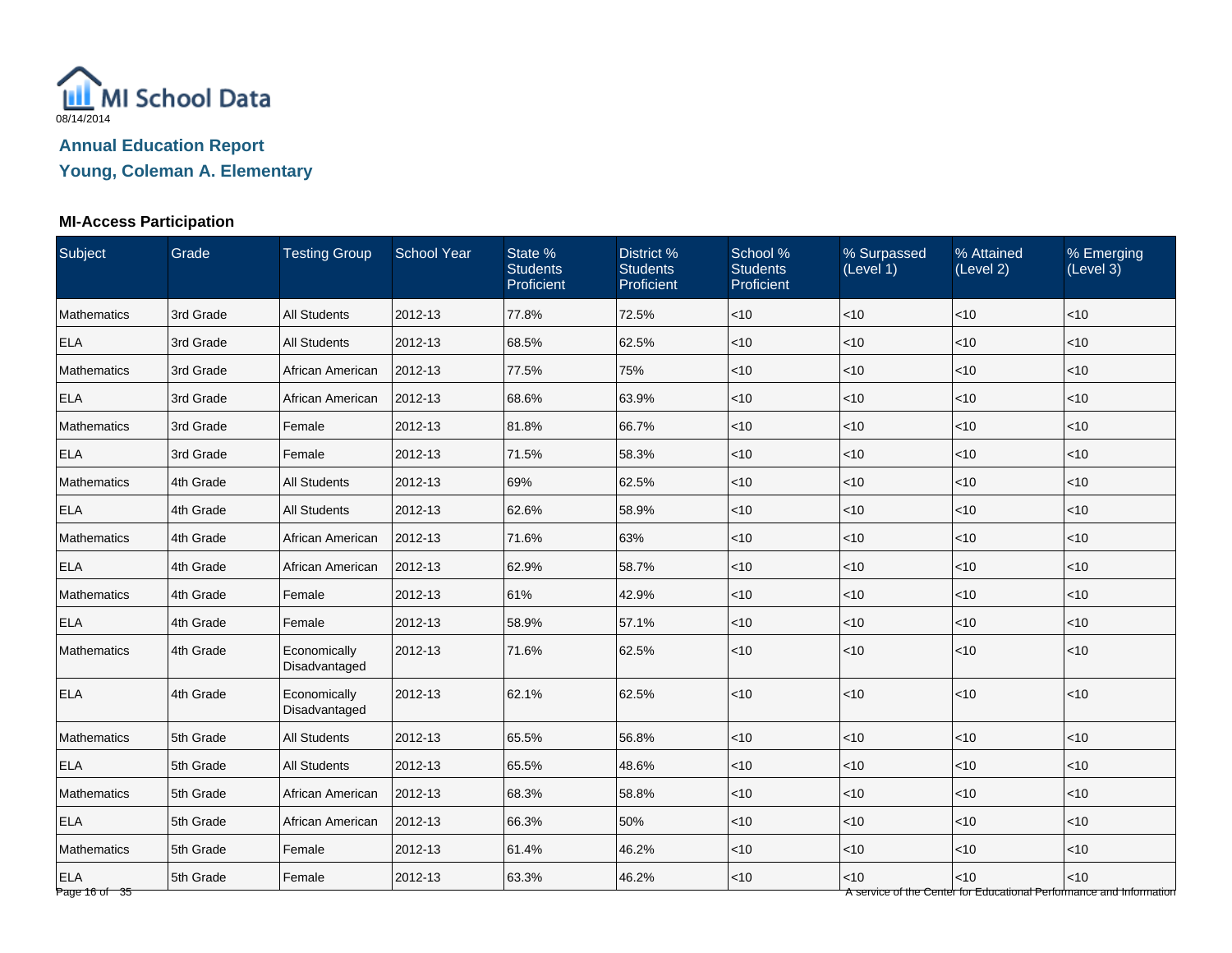

**Young, Coleman A. Elementary**

## **MI-Access Participation**

| Subject            | Grade            | Testing Group                 | School Year | State %<br><b>Students</b><br>Proficient | District %<br>Students<br>Proficient | School %<br><b>Students</b><br>Proficient | % Surpassed<br>(Level 1) | % Attained<br>(Level 2) | % Emerging<br>(Level 3) |
|--------------------|------------------|-------------------------------|-------------|------------------------------------------|--------------------------------------|-------------------------------------------|--------------------------|-------------------------|-------------------------|
| <b>Mathematics</b> | 5th Grade        | Economically<br>Disadvantaged | 2012-13     | 66.8%                                    | 57.1%                                | $ $ < 10                                  | < 10                     | $\mathsf{I}$ <10        | $ $ < 10                |
| <b>ELA</b>         | <b>5th Grade</b> | Economically<br>Disadvantaged | 2012-13     | 66.8%                                    | 50%                                  | $ $ < 10                                  | < 10                     | $\mathsf{I}$ <10        | $ $ < 10                |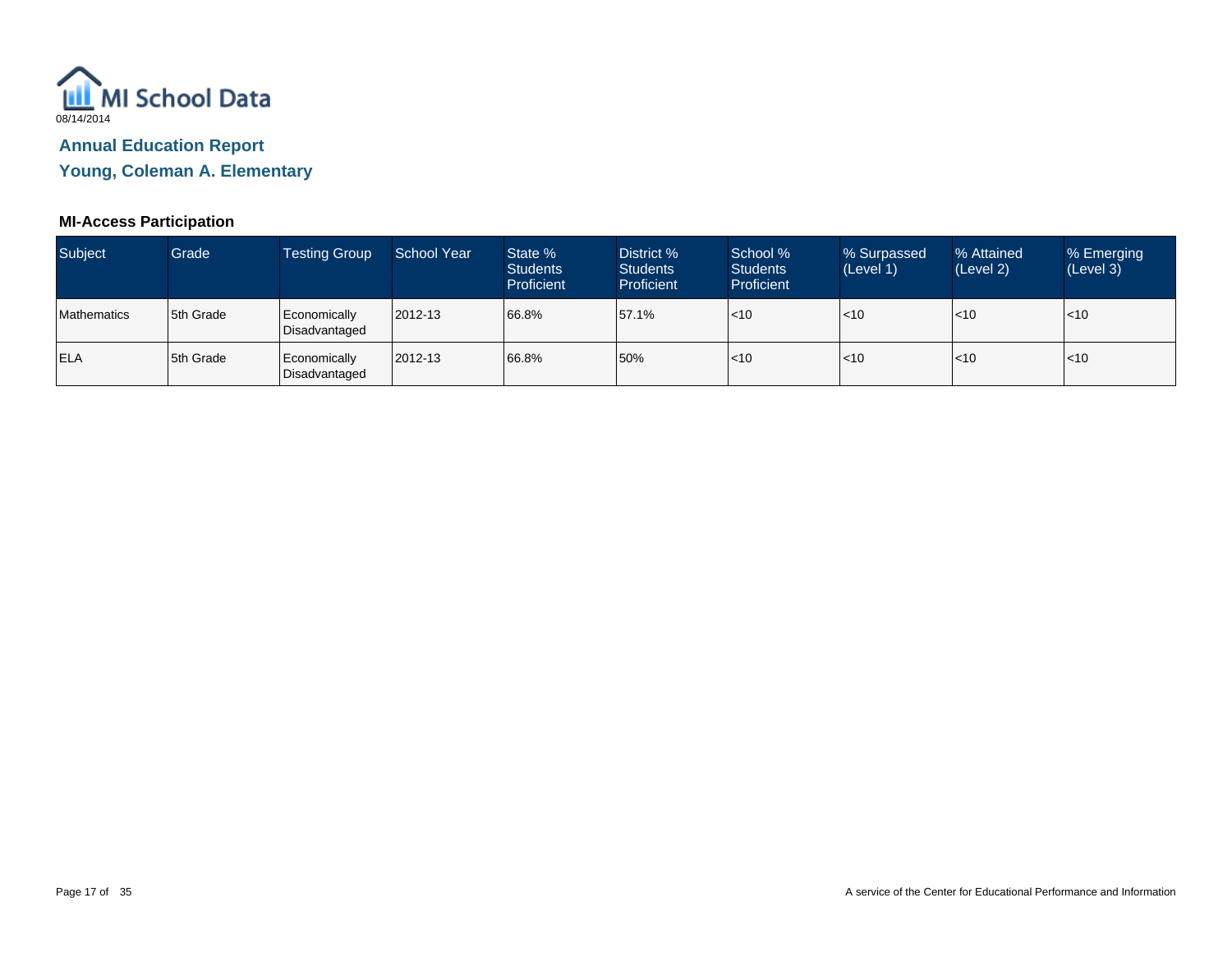

| <b>Testing Group</b>                         | Location        | Subject            | % Tested Total(Goal<br>95%) | % Proficient for<br>Accountability* |
|----------------------------------------------|-----------------|--------------------|-----------------------------|-------------------------------------|
| <b>All Students</b>                          | Statewide       | <b>Mathematics</b> | 99%                         | 62.2%                               |
| Bottom 30%                                   | Statewide       | <b>Mathematics</b> | N/A                         | 18.9%                               |
| American Indian                              | Statewide       | <b>Mathematics</b> | 98.9%                       | 54.1%                               |
| African American                             | Statewide       | <b>Mathematics</b> | 97.5%                       | 39.5%                               |
| Asian                                        | Statewide       | <b>Mathematics</b> | 99.6%                       | 82.8%                               |
| Hispanic of Any Race                         | Statewide       | <b>Mathematics</b> | 99.1%                       | 51.5%                               |
| Native Hawaiian or Other<br>Pacific Islander | Statewide       | <b>Mathematics</b> | 99%                         | 67.9%                               |
| Two or More Races                            | Statewide       | <b>Mathematics</b> | 99.3%                       | 60.4%                               |
| White                                        | Statewide       | <b>Mathematics</b> | 99.3%                       | 67.9%                               |
| Economically Disadvantaged                   | Statewide       | <b>Mathematics</b> | 98.6%                       | 49.7%                               |
| English Language Learners                    | Statewide       | <b>Mathematics</b> | 99.2%                       | 46%                                 |
| <b>Students With Disabilities</b>            | Statewide       | <b>Mathematics</b> | 98.1%                       | 39.7%                               |
| <b>All Students</b>                          | <b>District</b> | <b>Mathematics</b> | 96.3%                       | 36.5%                               |
| Bottom 30%                                   | District        | <b>Mathematics</b> | N/A                         | 6.8%                                |
| American Indian                              | <b>District</b> | <b>Mathematics</b> | 100%                        | 36.7%                               |
| African American                             | District        | <b>Mathematics</b> | 96.2%                       | 35.3%                               |
| Asian                                        | <b>District</b> | <b>Mathematics</b> | 98.4%                       | 65.7%                               |
| Hispanic of Any Race                         | District        | Mathematics        | 97.5%                       | 40.9%                               |
| Native Hawaiian or Other<br>Pacific Islander | <b>District</b> | <b>Mathematics</b> | $30$                        | $30$                                |
| Two or More Races                            | <b>District</b> | Mathematics        | 96.8%                       | 28.2%                               |
| White                                        | <b>District</b> | <b>Mathematics</b> | 95.1%                       | 39%                                 |
| Economically Disadvantaged   District        |                 | Mathematics        | 96.3%                       | 35.5%                               |
| English Language Learners                    | <b>District</b> | Mathematics        | 97.8%                       | 40.2%                               |
| <b>Students With Disabilities</b>            | <b>District</b> | Mathematics        | 92.5%                       | 30.1%                               |
| All Students                                 | School          | Mathematics        | 96.5%                       | 30.6%                               |
| Bottom 30%                                   | School          | Mathematics        | N/A                         | 5.9%                                |
| African American                             | School          | Mathematics        | 96.5%                       | 30.9%                               |
| Two or More Races                            | School          | Mathematics        | <30                         | <30                                 |
| White                                        | School          | Mathematics        | $30$                        | <30                                 |
| Economically Disadvantaged                   | School          | Mathematics        | 96.4%                       | 31.1%                               |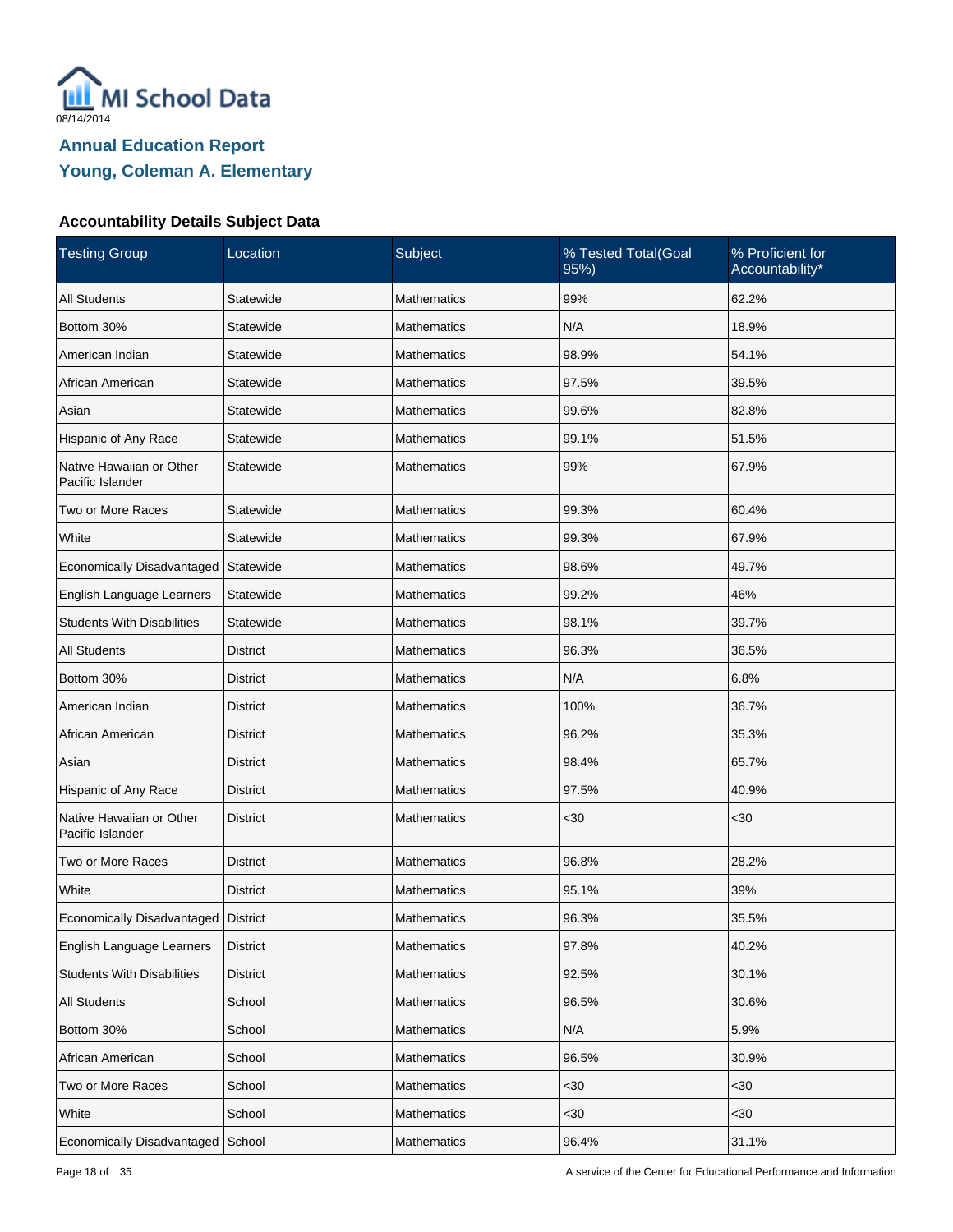

| <b>Testing Group</b>                         | Location        | Subject     | % Tested Total(Goal<br>95%) | % Proficient for<br>Accountability* |
|----------------------------------------------|-----------------|-------------|-----------------------------|-------------------------------------|
| <b>Students With Disabilities</b>            | School          | Mathematics | 93.2%                       | 33.3%                               |
| <b>All Students</b>                          | Statewide       | Reading     | 99.1%                       | 85.8%                               |
| Bottom 30%                                   | Statewide       | Reading     | N/A                         | 60.1%                               |
| American Indian                              | Statewide       | Reading     | 99%                         | 83.4%                               |
| African American                             | Statewide       | Reading     | 97.9%                       | 72.2%                               |
| Asian                                        | Statewide       | Reading     | 99.5%                       | 91.9%                               |
| Hispanic of Any Race                         | Statewide       | Reading     | 99.2%                       | 80.5%                               |
| Native Hawaiian or Other<br>Pacific Islander | Statewide       | Reading     | 98.8%                       | 87.3%                               |
| Two or More Races                            | Statewide       | Reading     | 99.4%                       | 86.3%                               |
| White                                        | Statewide       | Reading     | 99.4%                       | 89.3%                               |
| Economically Disadvantaged                   | Statewide       | Reading     | 98.8%                       | 78.5%                               |
| English Language Learners                    | Statewide       | Reading     | 99%                         | 69.8%                               |
| <b>Students With Disabilities</b>            | Statewide       | Reading     | 98.4%                       | 56.2%                               |
| <b>All Students</b>                          | <b>District</b> | Reading     | 97%                         | 68%                                 |
| Bottom 30%                                   | <b>District</b> | Reading     | N/A                         | 17.3%                               |
| American Indian                              | <b>District</b> | Reading     | 100%                        | 71.7%                               |
| African American                             | <b>District</b> | Reading     | 96.9%                       | 67%                                 |
| Asian                                        | <b>District</b> | Reading     | 99.2%                       | 82%                                 |
| Hispanic of Any Race                         | <b>District</b> | Reading     | 97.2%                       | 72.6%                               |
| Native Hawaiian or Other<br>Pacific Islander | <b>District</b> | Reading     | $30$                        | $30$                                |
| Two or More Races                            | <b>District</b> | Reading     | 96.8%                       | 77.5%                               |
| White                                        | <b>District</b> | Reading     | 95.3%                       | 66.5%                               |
| Economically Disadvantaged District          |                 | Reading     | 97%                         | 66.6%                               |
| English Language Learners                    | <b>District</b> | Reading     | 97.7%                       | 70.9%                               |
| <b>Students With Disabilities</b>            | <b>District</b> | Reading     | 93.2%                       | 39.3%                               |
| All Students                                 | School          | Reading     | 97.5%                       | 66.1%                               |
| Bottom 30%                                   | School          | Reading     | N/A                         | 10.5%                               |
| African American                             | School          | Reading     | 97.5%                       | 65.9%                               |
| Two or More Races                            | School          | Reading     | $30$                        | <30                                 |
| White                                        | School          | Reading     | <30                         | <30                                 |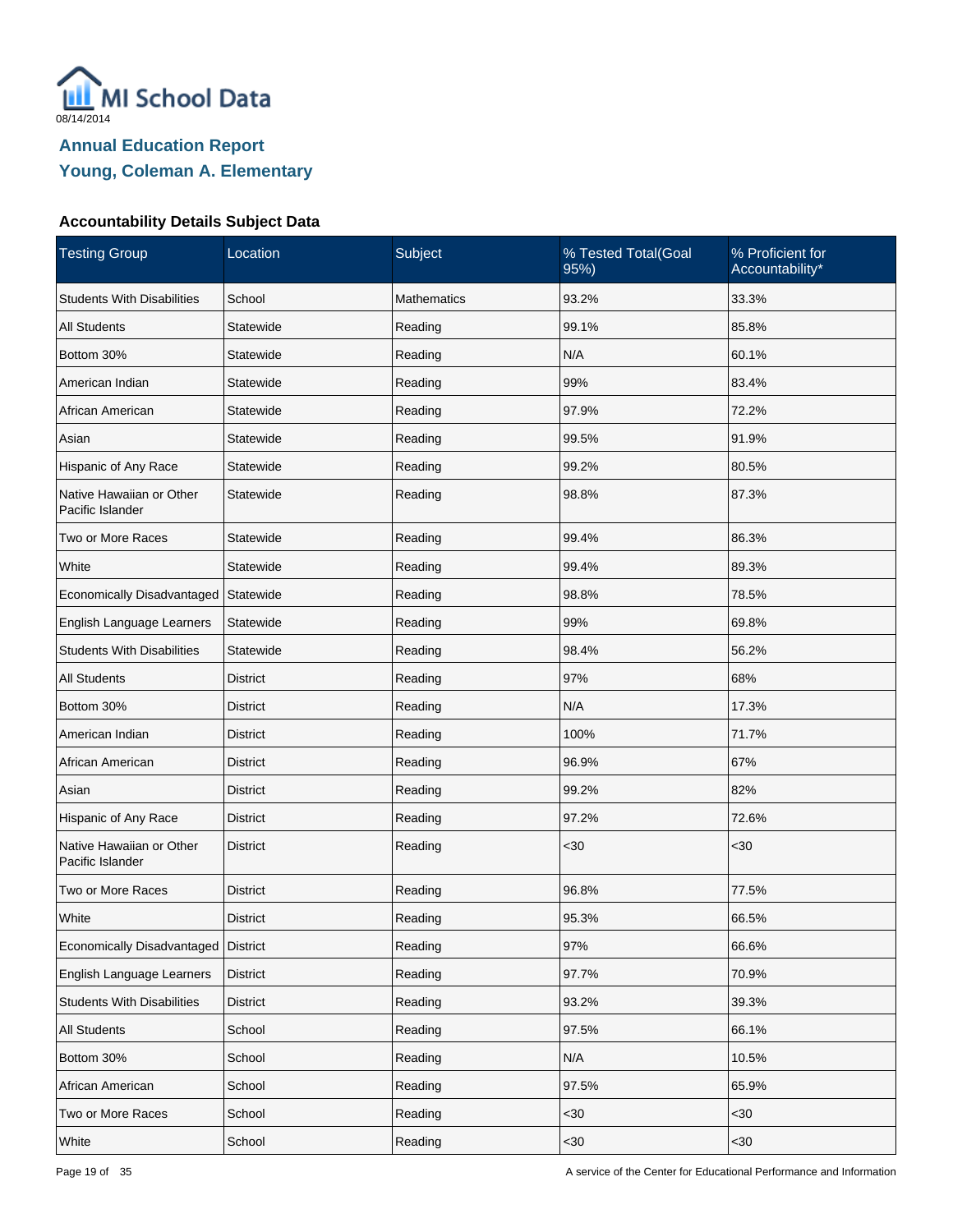

| <b>Testing Group</b>                         | Location        | Subject | % Tested Total(Goal<br>95%) | % Proficient for<br>Accountability* |
|----------------------------------------------|-----------------|---------|-----------------------------|-------------------------------------|
| Economically Disadvantaged                   | School          | Reading | 97.6%                       | 65.8%                               |
| <b>Students With Disabilities</b>            | School          | Reading | 90.9%                       | 40.4%                               |
| <b>All Students</b>                          | Statewide       | Science | 98.3%                       | 42.9%                               |
| Bottom 30%                                   | Statewide       | Science | N/A                         | 1.5%                                |
| American Indian                              | Statewide       | Science | 98.4%                       | 35.6%                               |
| African American                             | Statewide       | Science | 95.8%                       | 14.9%                               |
| Asian                                        | Statewide       | Science | 99.4%                       | 61.1%                               |
| Hispanic of Any Race                         | Statewide       | Science | 98.5%                       | 26.7%                               |
| Native Hawaiian or Other<br>Pacific Islander | Statewide       | Science | 99.1%                       | 48.4%                               |
| Two or More Races                            | Statewide       | Science | 98.9%                       | 40.6%                               |
| White                                        | Statewide       | Science | 98.9%                       | 50.1%                               |
| Economically Disadvantaged Statewide         |                 | Science | 97.4%                       | 26.4%                               |
| English Language Learners                    | Statewide       | Science | 98.4%                       | 11.2%                               |
| <b>Students With Disabilities</b>            | Statewide       | Science | 97.2%                       | 16.1%                               |
| <b>All Students</b>                          | <b>District</b> | Science | 94.6%                       | 13.6%                               |
| Bottom 30%                                   | <b>District</b> | Science | N/A                         | 0.3%                                |
| American Indian                              | <b>District</b> | Science | <30                         | <30                                 |
| African American                             | <b>District</b> | Science | 94.6%                       | 13%                                 |
| Asian                                        | <b>District</b> | Science | 98.1%                       | 39.2%                               |
| Hispanic of Any Race                         | <b>District</b> | Science | 94.7%                       | 14.1%                               |
| Native Hawaiian or Other<br>Pacific Islander | <b>District</b> | Science | $30$                        | $30$                                |
| Two or More Races                            | <b>District</b> | Science | $30$                        | $30$                                |
| White                                        | <b>District</b> | Science | 92.6%                       | 17.4%                               |
| Economically Disadvantaged                   | <b>District</b> | Science | 94.5%                       | 12%                                 |
| English Language Learners                    | District        | Science | 95.1%                       | 12.1%                               |
| <b>Students With Disabilities</b>            | <b>District</b> | Science | 89.9%                       | 8.2%                                |
| <b>All Students</b>                          | School          | Science | 100%                        | $6\%$                               |
| Bottom 30%                                   | School          | Science | N/A                         | <30                                 |
| African American                             | School          | Science | 100%                        | 6.1%                                |
| White                                        | School          | Science | <30                         | <30                                 |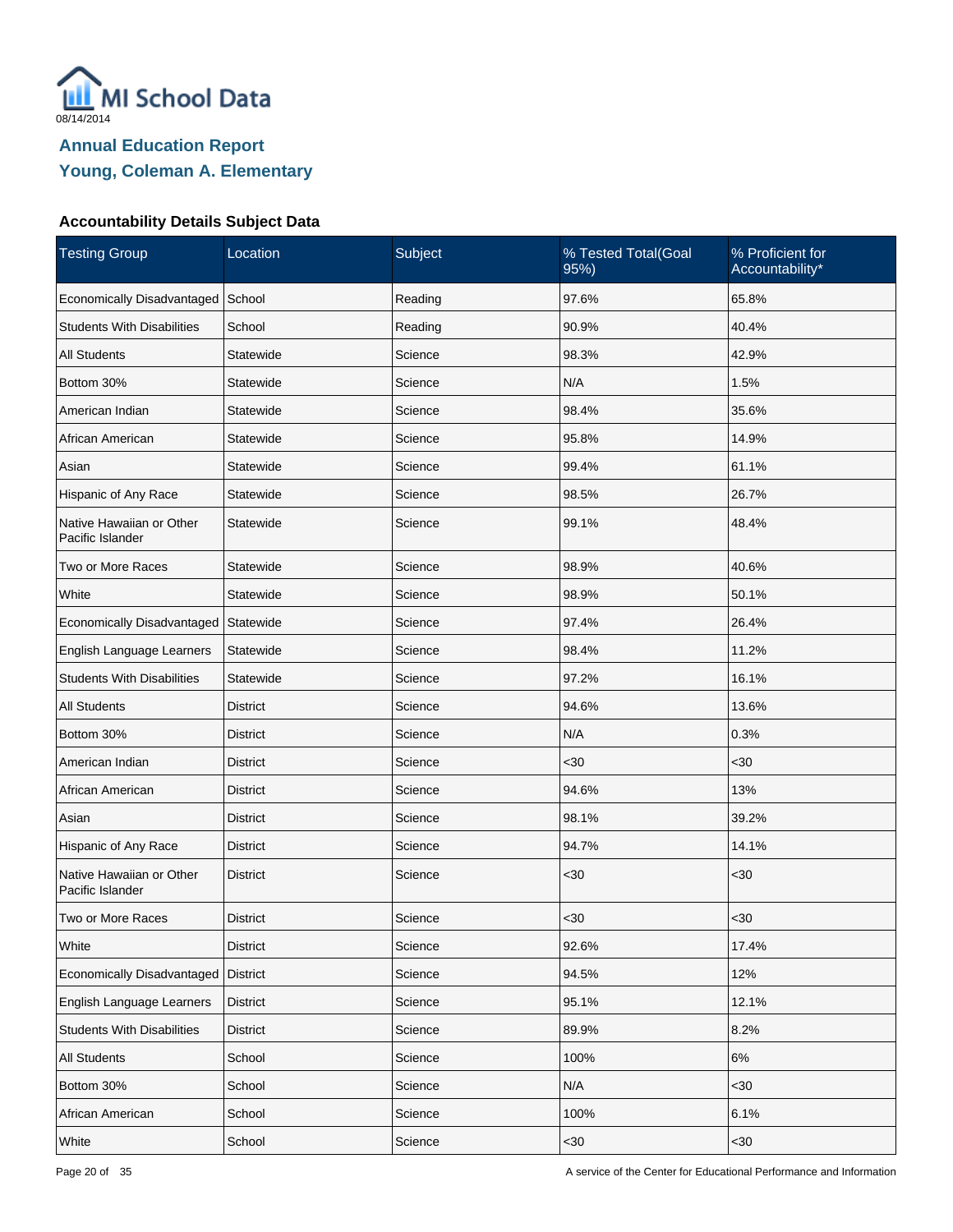

| <b>Testing Group</b>                         | Location        | Subject               | % Tested Total(Goal<br>95%) | % Proficient for<br>Accountability* |
|----------------------------------------------|-----------------|-----------------------|-----------------------------|-------------------------------------|
| Economically Disadvantaged                   | School          | Science               | 100%                        | 5.3%                                |
| <b>Students With Disabilities</b>            | School          | Science               | <30                         | $30$                                |
| <b>All Students</b>                          | Statewide       | <b>Social Studies</b> | 97.3%                       | 57.3%                               |
| Bottom 30%                                   | Statewide       | <b>Social Studies</b> | N/A                         | 9.1%                                |
| American Indian                              | Statewide       | <b>Social Studies</b> | 97.7%                       | 49.7%                               |
| African American                             | Statewide       | <b>Social Studies</b> | 93.6%                       | 28.4%                               |
| Asian                                        | Statewide       | <b>Social Studies</b> | 99.1%                       | 74.4%                               |
| Hispanic of Any Race                         | Statewide       | <b>Social Studies</b> | 97.5%                       | 42.7%                               |
| Native Hawaiian or Other<br>Pacific Islander | Statewide       | <b>Social Studies</b> | 98.9%                       | 65.5%                               |
| Two or More Races                            | Statewide       | <b>Social Studies</b> | 98.2%                       | 53.8%                               |
| White                                        | Statewide       | <b>Social Studies</b> | 98.2%                       | 64.5%                               |
| Economically Disadvantaged                   | Statewide       | <b>Social Studies</b> | 95.8%                       | 40.4%                               |
| English Language Learners                    | Statewide       | <b>Social Studies</b> | 97.5%                       | 22.7%                               |
| <b>Students With Disabilities</b>            | Statewide       | <b>Social Studies</b> | 92.3%                       | 21.7%                               |
| <b>All Students</b>                          | <b>District</b> | <b>Social Studies</b> | 89.3%                       | 25.2%                               |
| Bottom 30%                                   | District        | <b>Social Studies</b> | N/A                         | 0%                                  |
| American Indian                              | <b>District</b> | <b>Social Studies</b> | <30                         | <30                                 |
| African American                             | District        | <b>Social Studies</b> | 88.9%                       | 23.9%                               |
| Asian                                        | <b>District</b> | <b>Social Studies</b> | 93.9%                       | 59.7%                               |
| Hispanic of Any Race                         | District        | <b>Social Studies</b> | 92%                         | 29.3%                               |
| Native Hawaiian or Other<br>Pacific Islander | <b>District</b> | <b>Social Studies</b> | <30                         | $30$                                |
| Two or More Races                            | <b>District</b> | <b>Social Studies</b> | $30$                        | $30$                                |
| White                                        | <b>District</b> | Social Studies        | 86.8%                       | 27.7%                               |
| Economically Disadvantaged                   | <b>District</b> | Social Studies        | 88.9%                       | 22.4%                               |
| English Language Learners                    | <b>District</b> | Social Studies        | 92.1%                       | 27.5%                               |
| <b>Students With Disabilities</b>            | <b>District</b> | Social Studies        | 66.7%                       | 6.8%                                |
| <b>All Students</b>                          | School          | <b>Social Studies</b> | 0%                          | 10.8%                               |
| Bottom 30%                                   | School          | Social Studies        | N/A                         | <30                                 |
| African American                             | School          | Social Studies        | $0\%$                       | 9.4%                                |
| Two or More Races                            | School          | Social Studies        | $30$                        | <30                                 |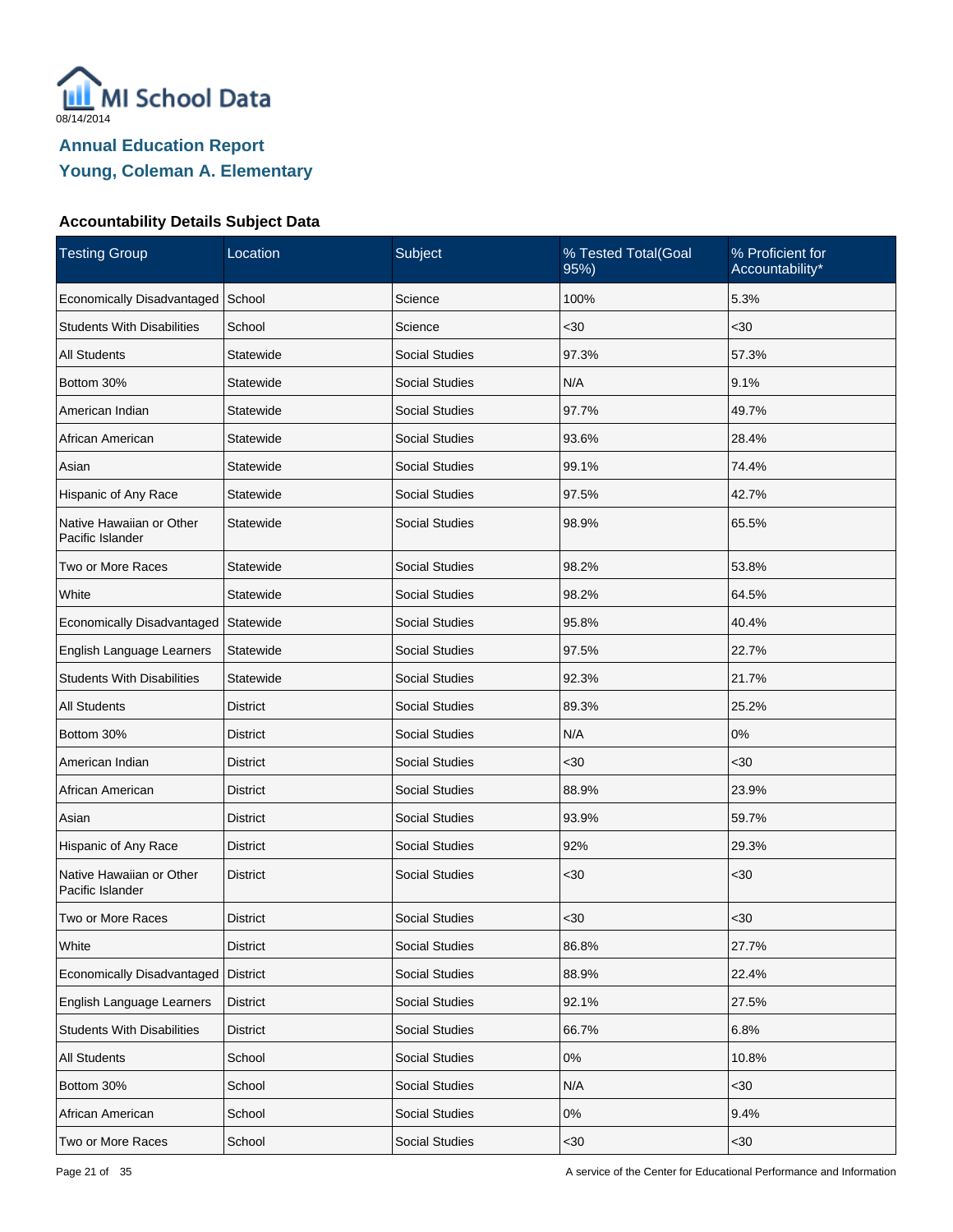

| <b>Testing Group</b>                         | Location        | Subject               | % Tested Total(Goal<br>95%) | % Proficient for<br>Accountability* |
|----------------------------------------------|-----------------|-----------------------|-----------------------------|-------------------------------------|
| Economically Disadvantaged                   | School          | <b>Social Studies</b> | $0\%$                       | 11.3%                               |
| <b>Students With Disabilities</b>            | School          | <b>Social Studies</b> | <30                         | $30$                                |
| <b>All Students</b>                          | Statewide       | Writing               | 98.5%                       | 73.2%                               |
| Bottom 30%                                   | Statewide       | Writing               | N/A                         | 26.5%                               |
| American Indian                              | Statewide       | Writing               | 98.5%                       | 63.2%                               |
| African American                             | Statewide       | Writing               | 96.4%                       | 54.4%                               |
| Asian                                        | Statewide       | Writing               | 99%                         | 86%                                 |
| Hispanic of Any Race                         | Statewide       | Writing               | 98.8%                       | 64.3%                               |
| Native Hawaiian or Other<br>Pacific Islander | Statewide       | Writing               | 99%                         | 76.6%                               |
| Two or More Races                            | Statewide       | Writing               | 99.1%                       | 72.8%                               |
| White                                        | Statewide       | Writing               | 99%                         | 77.8%                               |
| Economically Disadvantaged   Statewide       |                 | Writing               | 97.8%                       | 61.3%                               |
| English Language Learners                    | Statewide       | Writing               | 98%                         | 51.1%                               |
| <b>Students With Disabilities</b>            | Statewide       | Writing               | 97.7%                       | 35.2%                               |
| <b>All Students</b>                          | <b>District</b> | Writing               | 95.7%                       | 49.2%                               |
| Bottom 30%                                   | District        | Writing               | N/A                         | 0%                                  |
| American Indian                              | <b>District</b> | Writing               | $30$                        | $30$                                |
| African American                             | District        | Writing               | 95.7%                       | 47.8%                               |
| Asian                                        | <b>District</b> | Writing               | 91.5%                       | 66.7%                               |
| Hispanic of Any Race                         | <b>District</b> | Writing               | 95.9%                       | 55.8%                               |
| Native Hawaiian or Other<br>Pacific Islander | <b>District</b> | Writing               | $30$                        | $30$                                |
| Two or More Races                            | <b>District</b> | Writing               | 107.7%                      | 41.9%                               |
| White                                        | <b>District</b> | Writing               | 95.4%                       | 52.1%                               |
| Economically Disadvantaged                   | <b>District</b> | Writing               | 95.7%                       | 47.3%                               |
| English Language Learners                    | <b>District</b> | Writing               | 95.6%                       | 53.1%                               |
| <b>Students With Disabilities</b>            | <b>District</b> | Writing               | 90.1%                       | 21.6%                               |
| All Students                                 | School          | Writing               | 94.9%                       | 32.9%                               |
| Bottom 30%                                   | School          | Writing               | N/A                         | $30$                                |
| African American                             | School          | Writing               | 94.8%                       | 32.9%                               |
| White                                        | School          | Writing               |                             |                                     |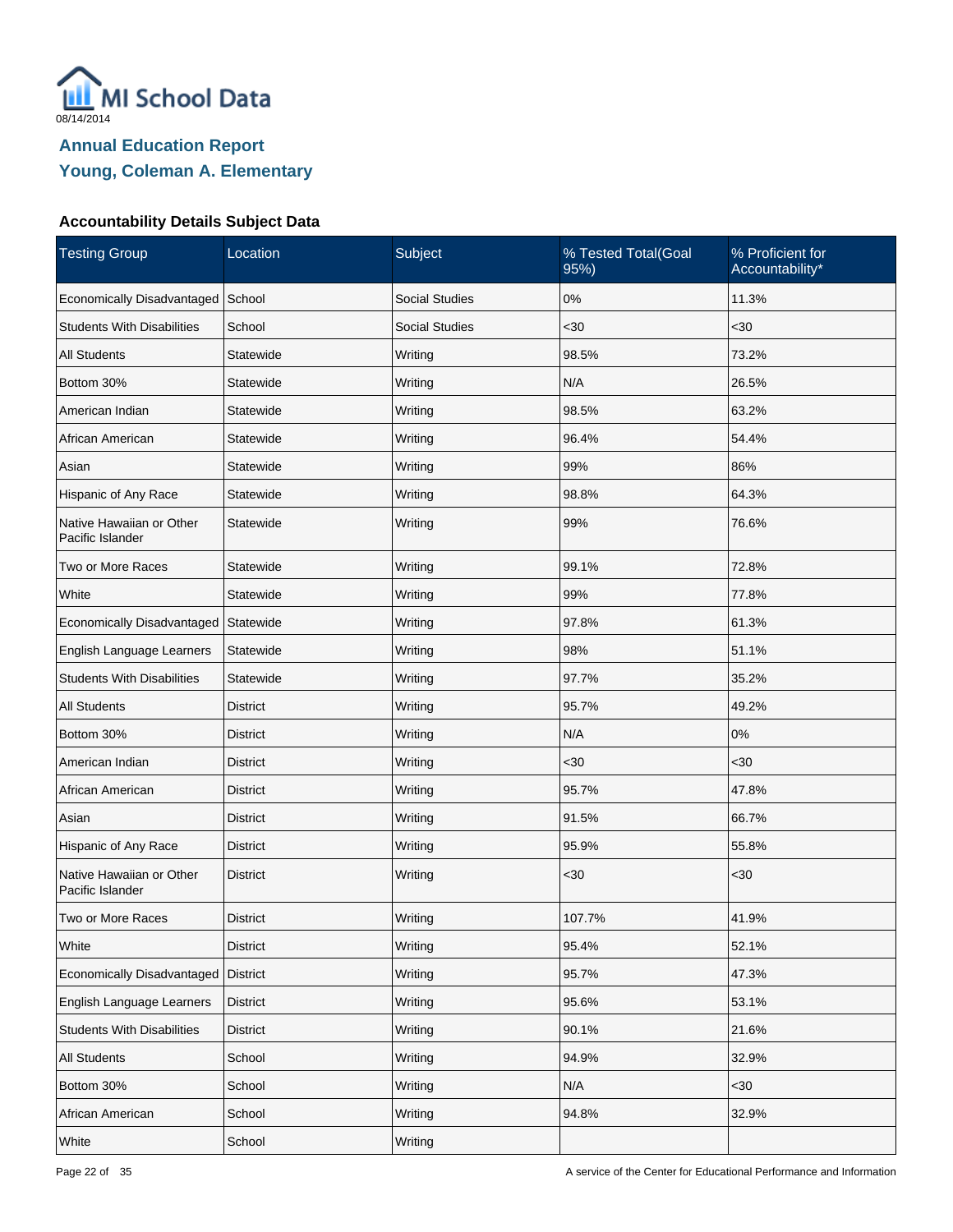

| <b>Testing Group</b>              | Location | Subject | % Tested Total Goal<br>95% | Ⅰ% Proficient for<br>Accountability* |
|-----------------------------------|----------|---------|----------------------------|--------------------------------------|
| Economically Disadvantaged School |          | Writing | 95.4%                      | 30.2%                                |
| Students With Disabilities        | School   | Writing | $30$                       | $30$                                 |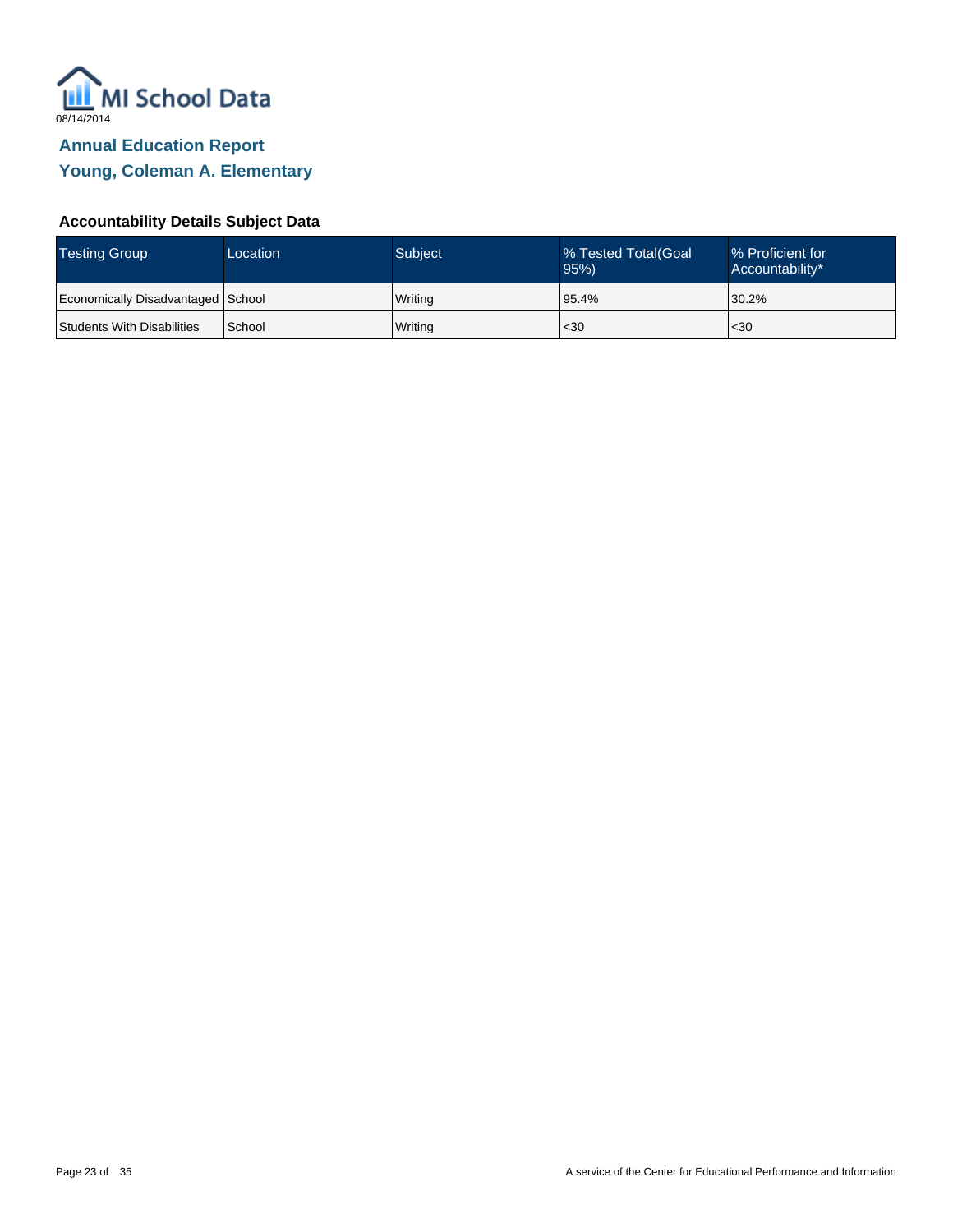

#### **Accountability Details Graduation Data**

| <b>Testing Group</b>                      | Location        | Accountability Scorecard Completion Rate<br>(High Schools only)<br>(Goal 80%) |
|-------------------------------------------|-----------------|-------------------------------------------------------------------------------|
| <b>All Students</b>                       | Statewide       | 77%                                                                           |
| American Indian                           | Statewide       | 64.1%                                                                         |
| African American                          | Statewide       | 60.5%                                                                         |
| Asian                                     | Statewide       | 87.9%                                                                         |
| Hispanic of Any Race                      | Statewide       | 67.3%                                                                         |
| Migrant                                   | Statewide       | 70.5%                                                                         |
| Native Hawaiian or Other Pacific Islander | Statewide       | 69.2%                                                                         |
| Two or More Races                         | Statewide       | 73.9%                                                                         |
| White                                     | Statewide       | 82.1%                                                                         |
| Female                                    | Statewide       | 81.5%                                                                         |
| Male                                      | Statewide       | 72.7%                                                                         |
| Economically Disadvantaged                | Statewide       | 63.9%                                                                         |
| English Language Learners                 | Statewide       | 65.4%                                                                         |
| <b>Students With Disabilities</b>         | Statewide       | 53.6%                                                                         |
| <b>Homeless</b>                           | Statewide       | 54.2%                                                                         |
| <b>All Students</b>                       | <b>District</b> | 64.6%                                                                         |
| African American                          | <b>District</b> | 64.5%                                                                         |
| Asian                                     | <b>District</b> | 79.1%                                                                         |
| Hispanic of Any Race                      | <b>District</b> | 69.2%                                                                         |
| White                                     | <b>District</b> | 44.9%                                                                         |
| Economically Disadvantaged                | <b>District</b> | 63.7%                                                                         |
| English Language Learners                 | <b>District</b> | 71.5%                                                                         |
| <b>Students With Disabilities</b>         | <b>District</b> | 40.9%                                                                         |
| Bottom 30%                                | <b>District</b> | 86.1%                                                                         |

\* All data based on students enrolled for a full academic year.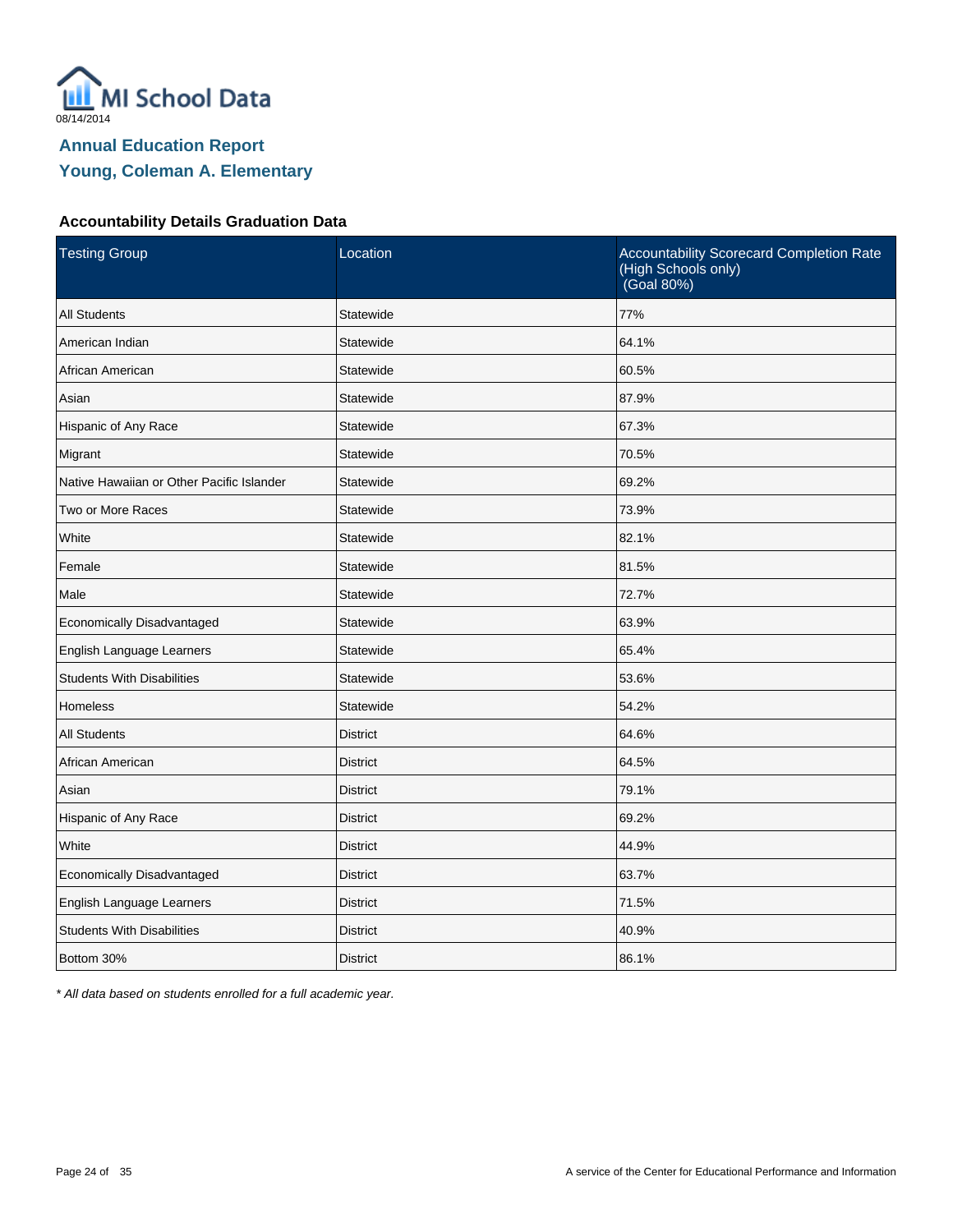

#### **Accountability Details Attendance Data**

| <b>Testing Group</b> | Location        | Attendance Rate<br>(Goal 90%) |
|----------------------|-----------------|-------------------------------|
| <b>All Students</b>  | Statewide       | 94.3%                         |
| <b>All Students</b>  | <b>District</b> | 86.8%                         |
| <b>All Students</b>  | <b>School</b>   | 85%                           |

\* All data based on students enrolled for a full academic year.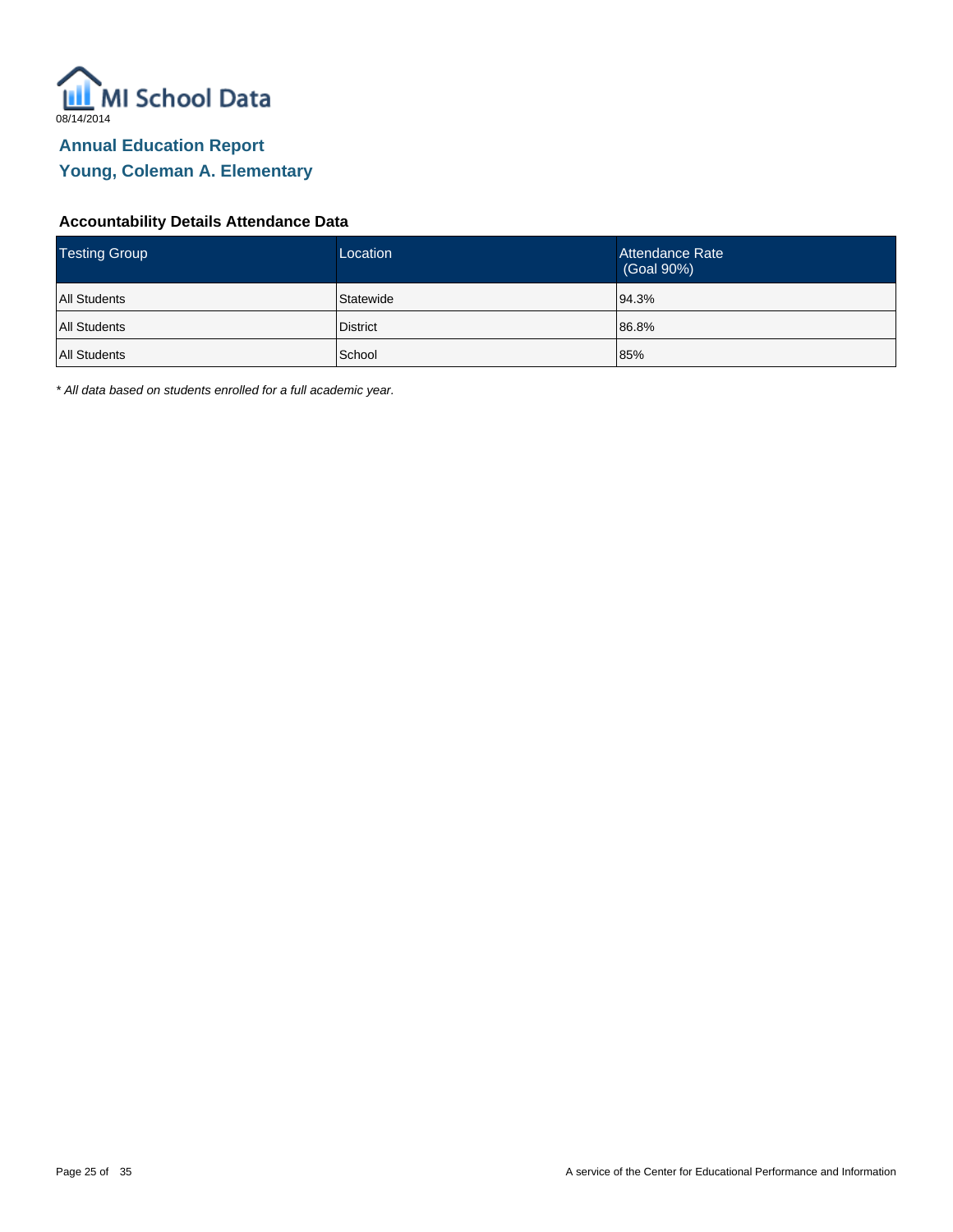

**Young, Coleman A. Elementary**

## **Accountability Status District Data**

| <b>District</b><br><b>Name</b> | Reading<br><b>Status</b> | Reading<br>Score <sup>1</sup> | Writina<br>Status | <b>Writing</b><br>Score <sup>1</sup> | <b>Math Status</b> | <b>Math Score</b> | Science<br>Status | Science <sup>'</sup><br>Score | Social<br><b>Studies</b><br><b>Status</b> | Social<br><b>Studies</b><br>Score | Overall<br><b>Status</b> | Overall<br>Score |
|--------------------------------|--------------------------|-------------------------------|-------------------|--------------------------------------|--------------------|-------------------|-------------------|-------------------------------|-------------------------------------------|-----------------------------------|--------------------------|------------------|
|--------------------------------|--------------------------|-------------------------------|-------------------|--------------------------------------|--------------------|-------------------|-------------------|-------------------------------|-------------------------------------------|-----------------------------------|--------------------------|------------------|

No Data to Display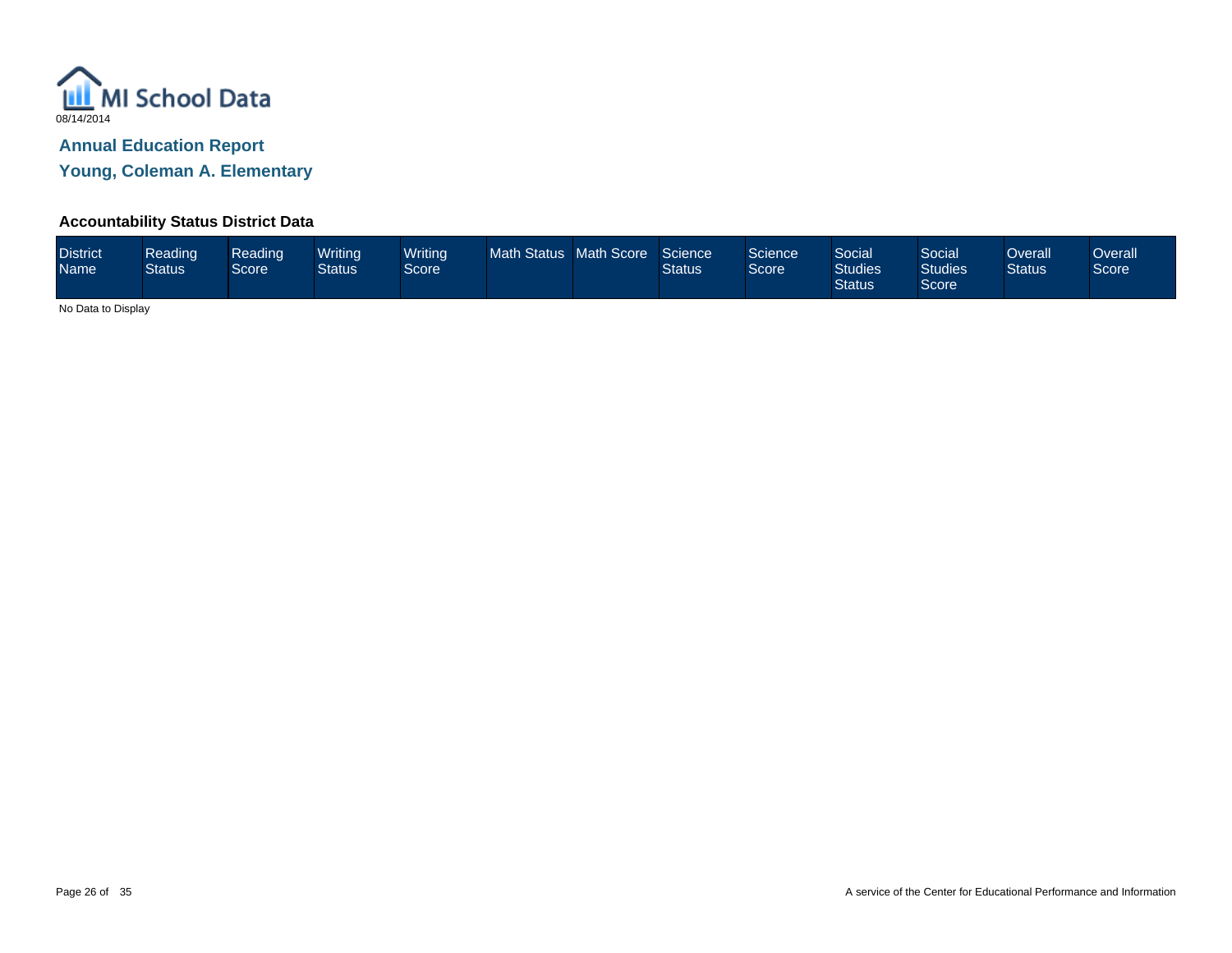

**Young, Coleman A. Elementary**

## **Accountability Status School Data**

| <b>District</b><br><b>Name</b>                   | School<br>Name                  | <b>Title 1</b><br><b>Status</b> | Reading<br><b>Status</b> | Reading<br>Score | Writing<br><b>Status</b> | Writing<br>Score | <b>Math</b><br><b>Status</b> | <b>Math</b><br>Score | Science<br><b>Status</b> | Science<br>Score | Social<br><b>Studies</b><br><b>Status</b> | Social<br><b>Studies</b><br>Score <sup>1</sup> | Overall<br><b>Status</b> | Overall<br>Score |
|--------------------------------------------------|---------------------------------|---------------------------------|--------------------------|------------------|--------------------------|------------------|------------------------------|----------------------|--------------------------|------------------|-------------------------------------------|------------------------------------------------|--------------------------|------------------|
| Detroit City Young,<br>School<br><b>District</b> | Coleman A. School<br>Elementary | <b>I</b> Priority               | <sup>'</sup> Green       |                  | Green                    |                  | Green                        | 2                    | <b>Yellow</b>            |                  | Red                                       |                                                | <b>Red</b>               | 29               |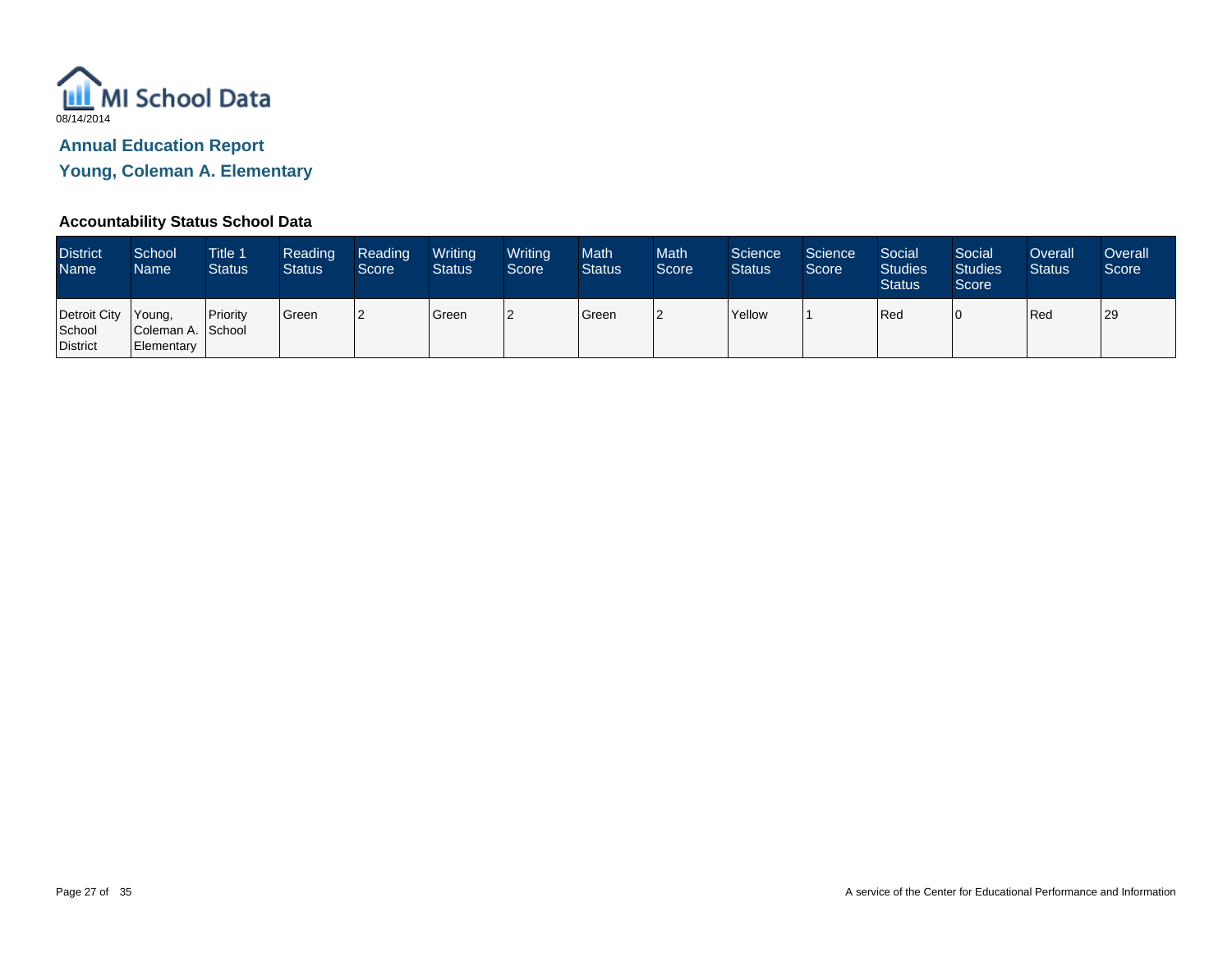

## **Young, Coleman A. Elementary**

#### **Teacher Quality - Qualification**

|                                                                                                             | Other | B.A. | <b>M.A.</b> | P.H.D. |
|-------------------------------------------------------------------------------------------------------------|-------|------|-------------|--------|
| Professional Qualifications of 0<br>All Public Elementary and<br>Secondary School Teachers<br>in the School |       |      | 26          |        |

Professional Qualifications are defined by the State and may include information such as the degrees of public school teachers (e.g., percentage of teachers with Bachelors Degrees or Masters Degrees) or the percentage of fully certified teachers

#### **Teacher Quality - Class**

|                                                                                                                              | School Aggregate | <b>High-Poverty Schools</b> | <b>Low-Poverty Schools</b> |
|------------------------------------------------------------------------------------------------------------------------------|------------------|-----------------------------|----------------------------|
| Percentage of Core Academic<br>Subject Elementary and Secondary<br>School Classes not Taught by Highly<br>Qualified Teachers | 10.0%            | 0.0%                        | $0.0\%$                    |

#### **Teacher Quality - Provisional**

|                                                                                                             | <b>Certification Percent</b> |
|-------------------------------------------------------------------------------------------------------------|------------------------------|
| Percentage of Public Elementary and Secondary School Teachers in the<br>School with Emergency Certification | 10%                          |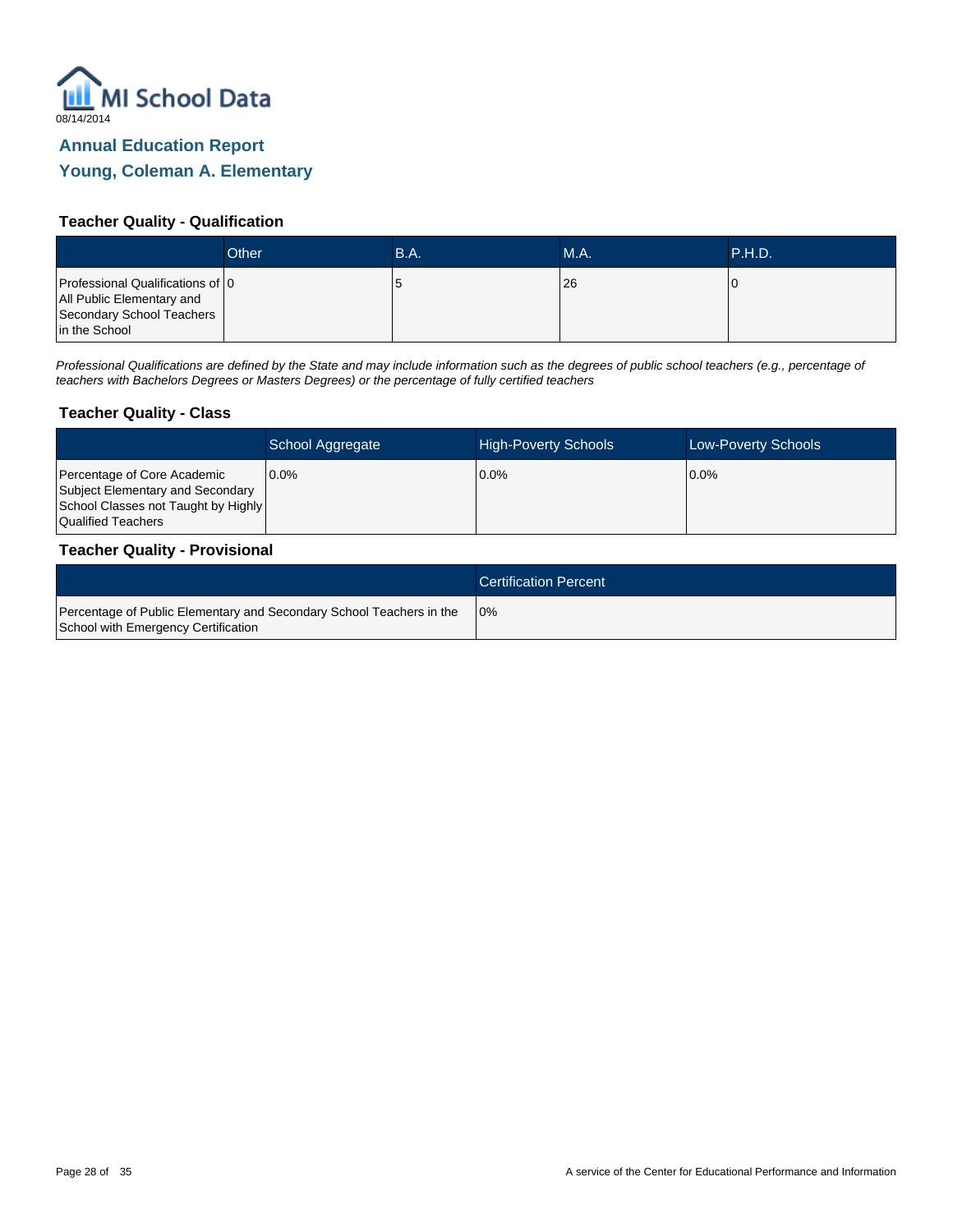

#### **NAEP Grade 4 Math**

|                                                                                                                                             | <b>Percent of Students</b> | Percent below Basic             | <b>Percent Basic</b>                 | <b>Percent Proficient</b>                    | Percent Advanced       |
|---------------------------------------------------------------------------------------------------------------------------------------------|----------------------------|---------------------------------|--------------------------------------|----------------------------------------------|------------------------|
| <b>All Students</b>                                                                                                                         | 100                        | 23                              | 40                                   | 30                                           | $\overline{7}$         |
| Male<br>Female                                                                                                                              | 52<br>48                   | 24<br>23                        | 38<br>41                             | 31<br>30                                     | 6                      |
| <b>National Lunch</b><br>Program Eligibility<br>Eligible<br>Not Eligible<br>Info not available                                              | 54<br>46<br>ŧ              | 35<br>9<br>$\ddagger$           | 45<br>34<br>$\ddagger$               | 18<br>45<br>$\ddagger$                       | 2<br>12<br>$\ddagger$  |
| Race/Ethnicity<br>White<br><b>Black</b><br>Hispanic<br>Asian<br>American Indian<br>Native Hawaiian/Pacific<br>Islander<br>Two or More Races | 66<br>19<br>9<br>11<br>⇟   | 14<br>53<br>36<br>11<br>ŧ<br>16 | 41<br>37<br>42<br>35<br>ŧ<br>ŧ<br>50 | 38<br>9<br>18<br>24<br>ŧ<br>$\ddagger$<br>24 | 30<br>$\ddagger$<br>10 |
| Student classified as<br>having a disability<br><b>SD</b><br>Not SD                                                                         | 12<br>88                   | 50<br>20                        | 34<br>40                             | 15<br>33                                     |                        |
| Student is an English<br>Language Learner<br><b>ELL</b><br>Not ELL                                                                          | 8<br>92                    | 21<br>21                        | 40<br>40                             | 32<br>32                                     |                        |

‡ Reporting Standards not met. Note: Observed differences are not necessarily statistically significant. Detail may not sum to total because of rounding. SOURCE: U.S. Department of Education. Institute for Education Sciences. National Center for Education Statistics. National Assessment Program (NAEP) 2013 Mathematics Achievement.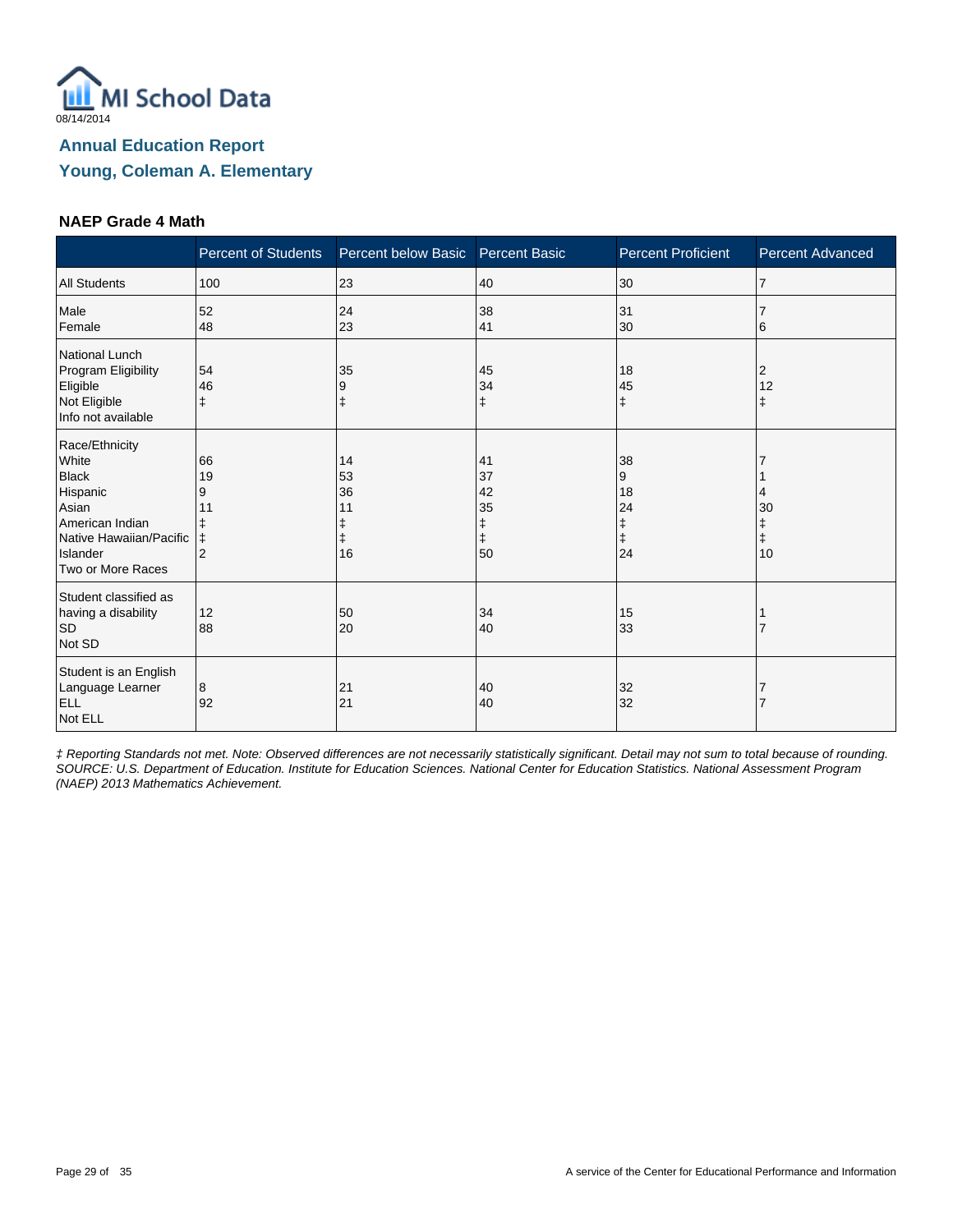

#### **NAEP Grade 8 Math**

|                                                                                                                                             | <b>Percent of Students</b>           | Percent below Basic Percent Basic |                                     | <b>Percent Proficient</b>       | <b>Percent Advanced</b> |
|---------------------------------------------------------------------------------------------------------------------------------------------|--------------------------------------|-----------------------------------|-------------------------------------|---------------------------------|-------------------------|
| <b>All Students</b>                                                                                                                         | 100                                  | 30                                | 40                                  | 23                              | 7                       |
| Male<br>Female                                                                                                                              | 52<br>48                             | 31<br>28                          | 38<br>42                            | 23<br>24                        | 8<br>6                  |
| National Lunch<br>Program Eligibility<br>Eligible<br>Not Eligible<br>Info not available                                                     | 46<br>54<br>$\Omega$                 | 46<br>16<br>0                     | 38<br>42<br>0                       | 14<br>32<br>$\Omega$            | 2<br>10<br>0            |
| Race/Ethnicity<br>White<br><b>Black</b><br>Hispanic<br>Asian<br>American Indian<br>Native Hawaiian/Pacific<br>Islander<br>Two or More Races | 72<br>16<br>6<br>3<br>$\overline{2}$ | 21<br>64<br>51<br>12<br>$\Omega$  | 43<br>29<br>35<br>28<br>0<br>0<br>0 | 29<br>6<br>13<br>30<br>$\Omega$ | 30                      |
| Student classified as<br>having a disability<br><b>SD</b><br>Not SD                                                                         | 12<br>88                             | 50<br>20                          | 34<br>40                            | 14<br>33                        |                         |
| Student is an English<br>Language Learner<br><b>ELL</b><br>Not ELL                                                                          | 3<br>97                              | 74<br>28                          | 24<br>41                            | 2<br>24                         |                         |

‡ Reporting Standards not met. NOTE: Observed differences are not necessarily statistically significant. Detail may not sum to total because of rounding. SOURCE: U.S. Department of Education. Institute for Education Sciences. National Center for Education Statistics. National Assessment Program (NAEP) 2013 Mathematics Achievement.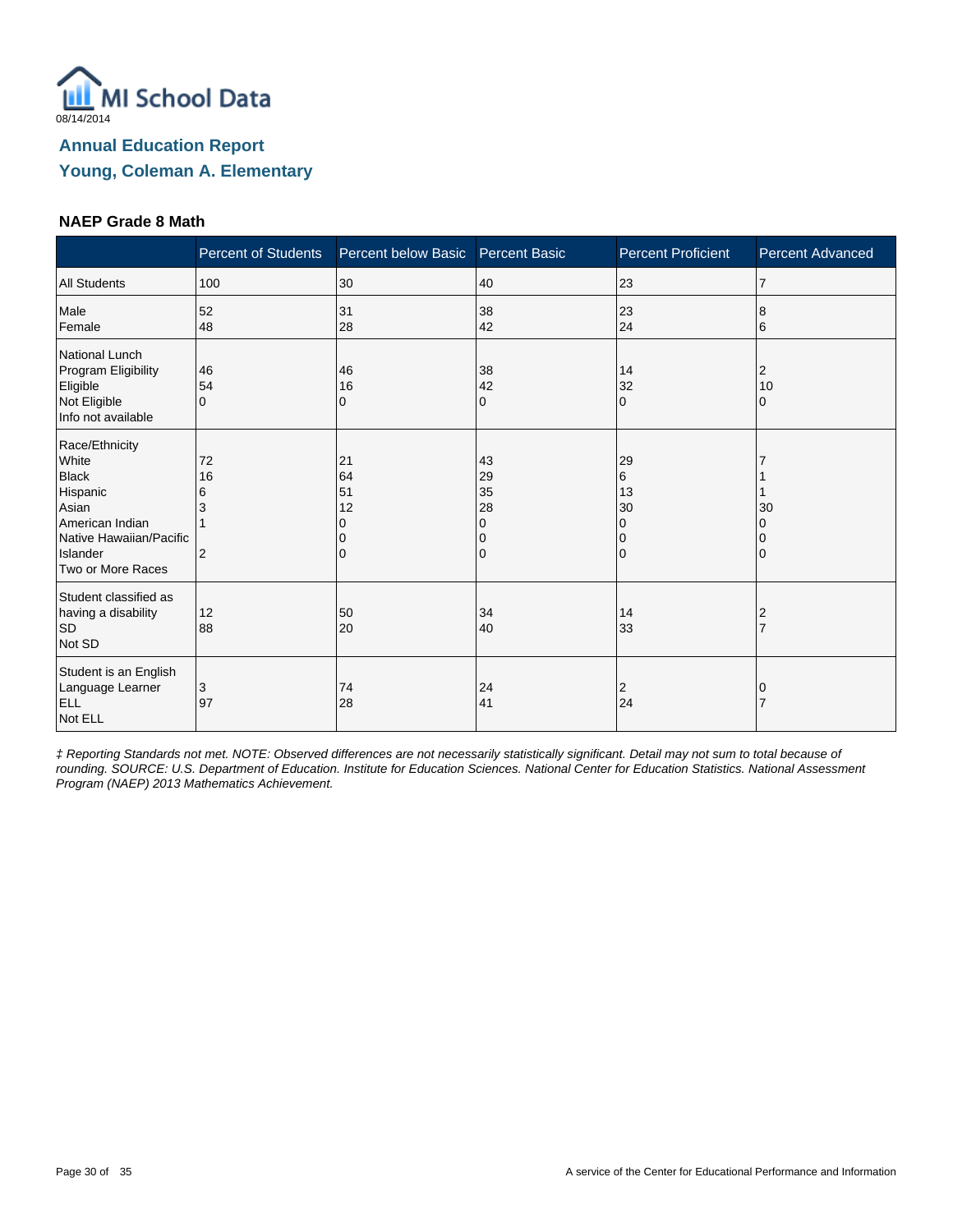

#### **NAEP Grade 12 Math**

|                                                                                                                                             | <b>Percent of Students</b> | Percent below Basic Percent Basic |                                | <b>Percent Proficient</b>    | <b>Percent Advanced</b> |
|---------------------------------------------------------------------------------------------------------------------------------------------|----------------------------|-----------------------------------|--------------------------------|------------------------------|-------------------------|
| <b>All Students</b>                                                                                                                         | 100                        | 34                                | 41                             | 23                           | 2                       |
| Male<br>Female                                                                                                                              | 51<br>49                   | 32<br>35                          | 41<br>42                       | 26<br>22                     |                         |
| <b>National Lunch</b><br>Program Eligibility<br>Eligible<br>Not Eligible<br>Info not available                                              | 35<br>64<br>$\Omega$       | 54<br>22<br>$\Omega$              | 37<br>44<br>$\mathbf 0$        | 9<br>32<br>10                | 2<br>$\Omega$           |
| Race/Ethnicity<br>White<br><b>Black</b><br>Hispanic<br>Asian<br>American Indian<br>Native Hawaiian/Pacific<br>Islander<br>Two or More Races | 76<br>14<br>5              | 26<br>68<br>58<br>26<br>O<br>0    | 42<br>27<br>33<br>32<br>O<br>0 | 30<br>5<br>9<br>35<br>0<br>0 | 2                       |
| Student classified as<br>having a disability<br><b>SD</b><br>Not SD                                                                         | 9<br>91                    | 78<br>30                          | 19<br>43                       | 3<br>25                      | 0<br>$\overline{2}$     |
| Student is an English<br>Language Learner<br><b>ELL</b><br>Not ELL                                                                          | 2<br>98                    | 0<br>33                           | 0<br>41                        | 0<br>24                      | 0<br>$\overline{2}$     |

‡ Reporting Standards not met. NOTE: Observed differences are not necessarily statistically significant. Detail may not sum to total because of rounding. SOURCE: U.S. Department of Education. Institute for Education Sciences. National Center for Education Statistics. National Assessment Program (NAEP) 2013 Mathematics Achievement.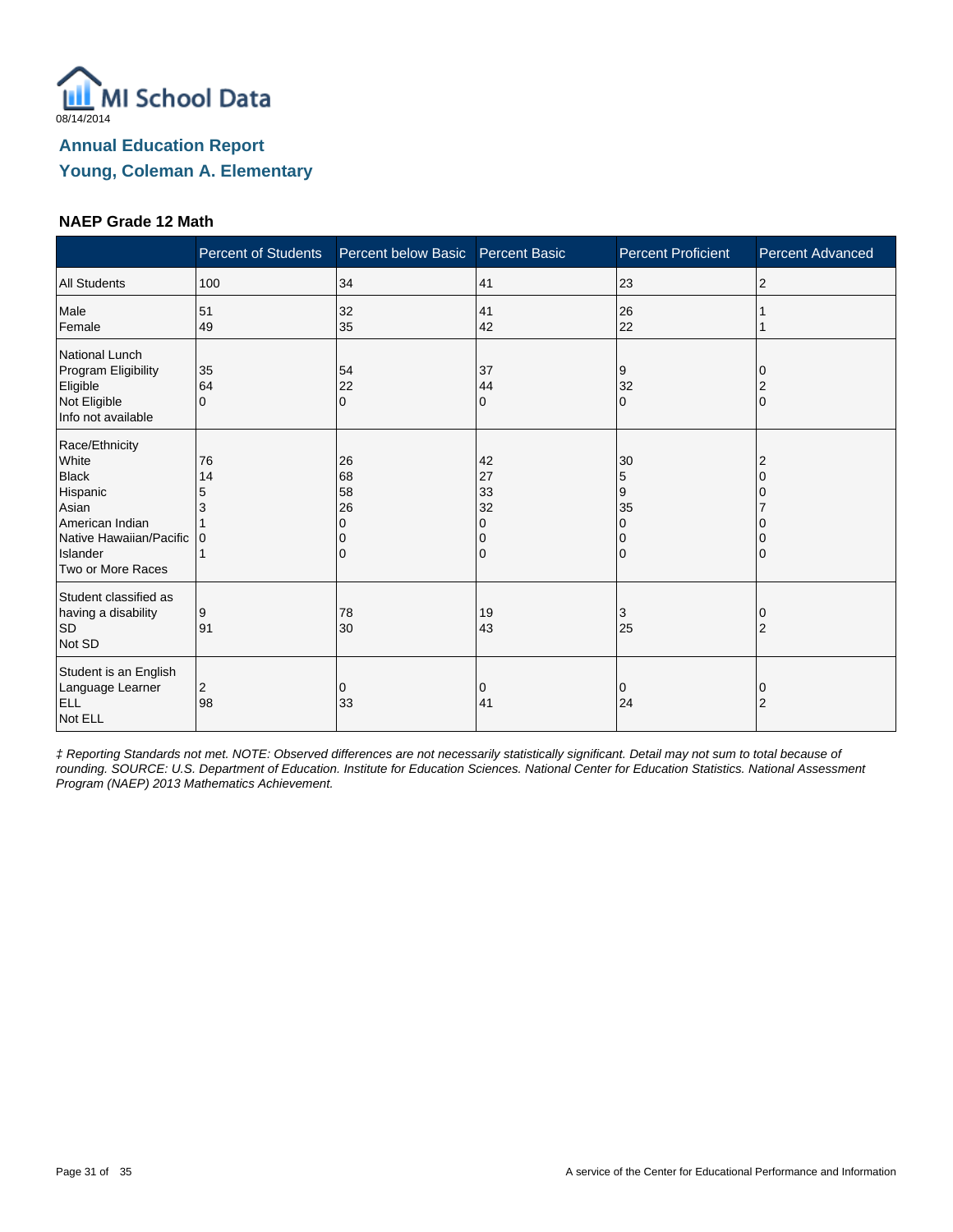

#### **NAEP Grade 4 Reading**

|                                                                                                                                             | <b>Percent of Students</b>                    | Percent below Basic            | <b>Percent Basic</b>                | <b>Percent Proficient</b>                            | <b>Percent Advanced</b> |
|---------------------------------------------------------------------------------------------------------------------------------------------|-----------------------------------------------|--------------------------------|-------------------------------------|------------------------------------------------------|-------------------------|
| <b>All Students</b>                                                                                                                         | 100                                           | 36                             | 33                                  | 25                                                   | 6                       |
| Male<br>Female                                                                                                                              | 50<br>50                                      | 31<br>20                       | 37<br>37                            | 28<br>37                                             | 4<br>6                  |
| National Lunch<br>Program Eligibility<br>Eligible<br>Not Eligible<br>Info not available                                                     | 35<br>64<br>$\Omega$                          | 37<br>19<br>0                  | 39<br>36<br>0                       | 22<br>38<br>$\Omega$                                 |                         |
| Race/Ethnicity<br>White<br><b>Black</b><br>Hispanic<br>Asian<br>American Indian<br>Native Hawaiian/Pacific<br>Islander<br>Two or More Races | 66<br>18<br>9<br>3<br>$\Omega$<br>$\mathbf 0$ | 28<br>61<br>47<br>23<br>O<br>0 | 35<br>27<br>32<br>32<br>0<br>0<br>0 | 29<br>11<br>18<br>32<br>0<br>$\Omega$<br>$\mathbf 0$ | 8<br>3<br>13            |
| Student classified as<br>having a disability<br><b>SD</b><br>Not SD                                                                         | $\overline{7}$<br>93                          | 66<br>23                       | 25<br>32                            | 9<br>34                                              | 5                       |
| Student is an English<br>Language Learner<br><b>ELL</b><br>Not ELL                                                                          | 2<br>98                                       | 0<br>25                        | 0<br>37                             | 0<br>33                                              | 0<br>5                  |

# Rounds to zero

‡ Reporting Standards not met. NOTE: Observed differences are not necessarily statistically significant. Detail may not sum to total because of rounding. SOURCE: U.S. Department of Education, Institute of Education Sciences, National Center for Education Statistics, National Assessment of Educational Progress (NAEP), 2013 Reading Assessment.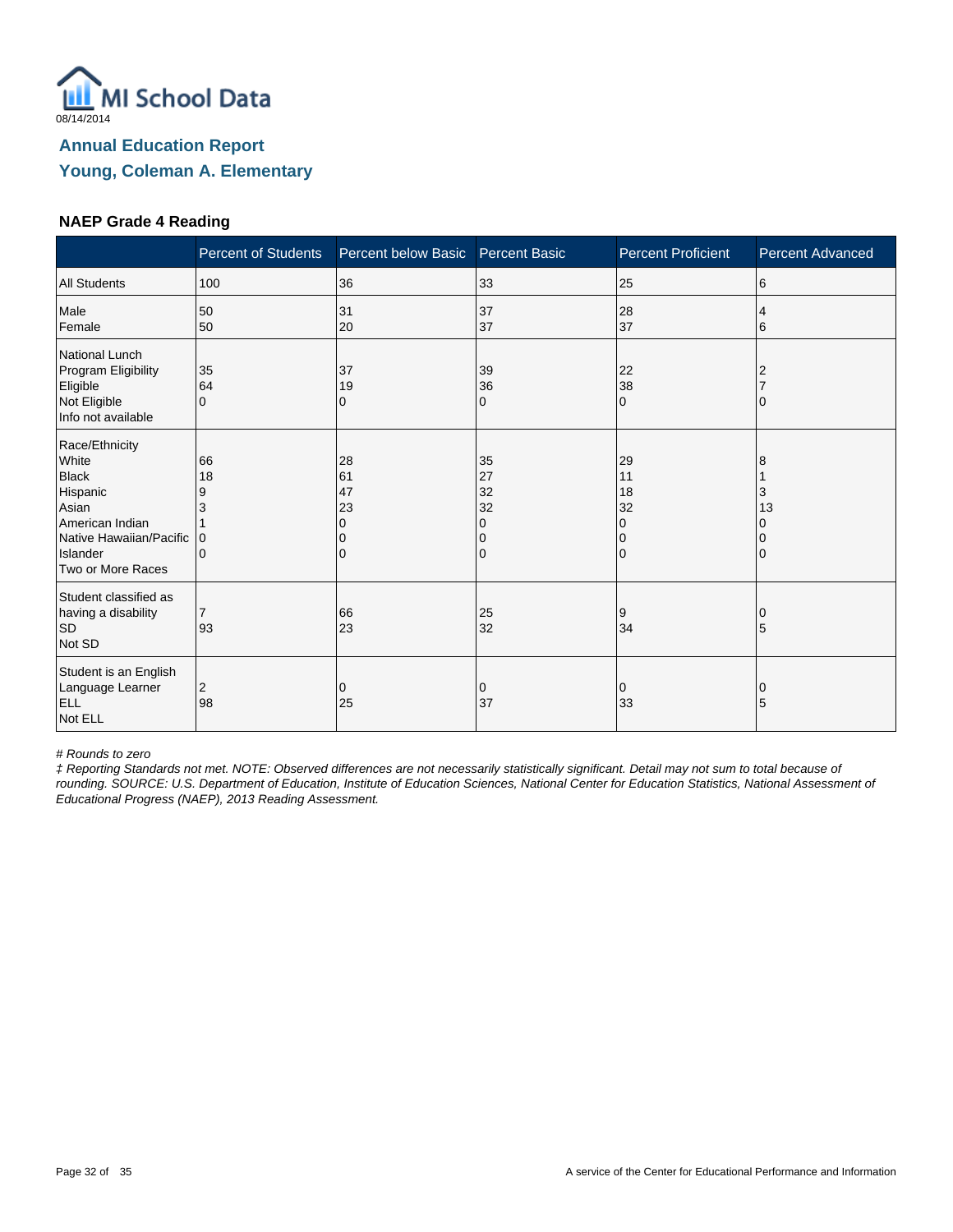

#### **NAEP Grade 8 Reading**

|                                                                                                                                             | <b>Percent of Students</b>          | Percent below Basic       | <b>Percent Basic</b>                | <b>Percent Proficient</b>                                   | <b>Percent Advanced</b> |
|---------------------------------------------------------------------------------------------------------------------------------------------|-------------------------------------|---------------------------|-------------------------------------|-------------------------------------------------------------|-------------------------|
| <b>All Students</b>                                                                                                                         | 100                                 | 23                        | 44                                  | 30                                                          | 3                       |
| Male<br>Female                                                                                                                              | 52<br>48                            | 26<br>19                  | 47<br>42                            | 25<br>35                                                    | 2<br>4                  |
| National Lunch<br>Program Eligibility<br>Eligible<br>Not Eligible<br>Info not available                                                     | 46<br>54<br>$\Omega$                | 34<br>13<br>0             | 47<br>42<br>0                       | 18<br>40<br>$\Omega$                                        | O                       |
| Race/Ethnicity<br>White<br><b>Black</b><br>Hispanic<br>Asian<br>American Indian<br>Native Hawaiian/Pacific<br>Islander<br>Two or More Races | 72<br>15<br>6<br>3<br>$\Omega$<br>2 | 17<br>46<br>31<br>17<br>0 | 46<br>42<br>47<br>30<br>0<br>0<br>0 | 34<br>11<br>20<br>39<br>$\Omega$<br>$\Omega$<br>$\mathbf 0$ | 2<br>14                 |
| Student classified as<br>having a disability<br><b>SD</b><br>Not SD                                                                         | 10<br>90                            | 59<br>19                  | 34<br>45                            | 7<br>33                                                     | 3                       |
| Student is an English<br>Language Learner<br><b>ELL</b><br>Not ELL                                                                          | 8<br>92                             | 61<br>34                  | 30<br>34                            | 8<br>25                                                     |                         |

# Rounds to zero

‡ Reporting Standards not met. NOTE: Observed differences are not necessarily statistically significant. Detail may not sum to total because of rounding. SOURCE: U.S. Department of Education, Institute of Education Sciences, National Center for Education Statistics, National Assessment of Educational Progress (NAEP), 2013 Reading Assessment.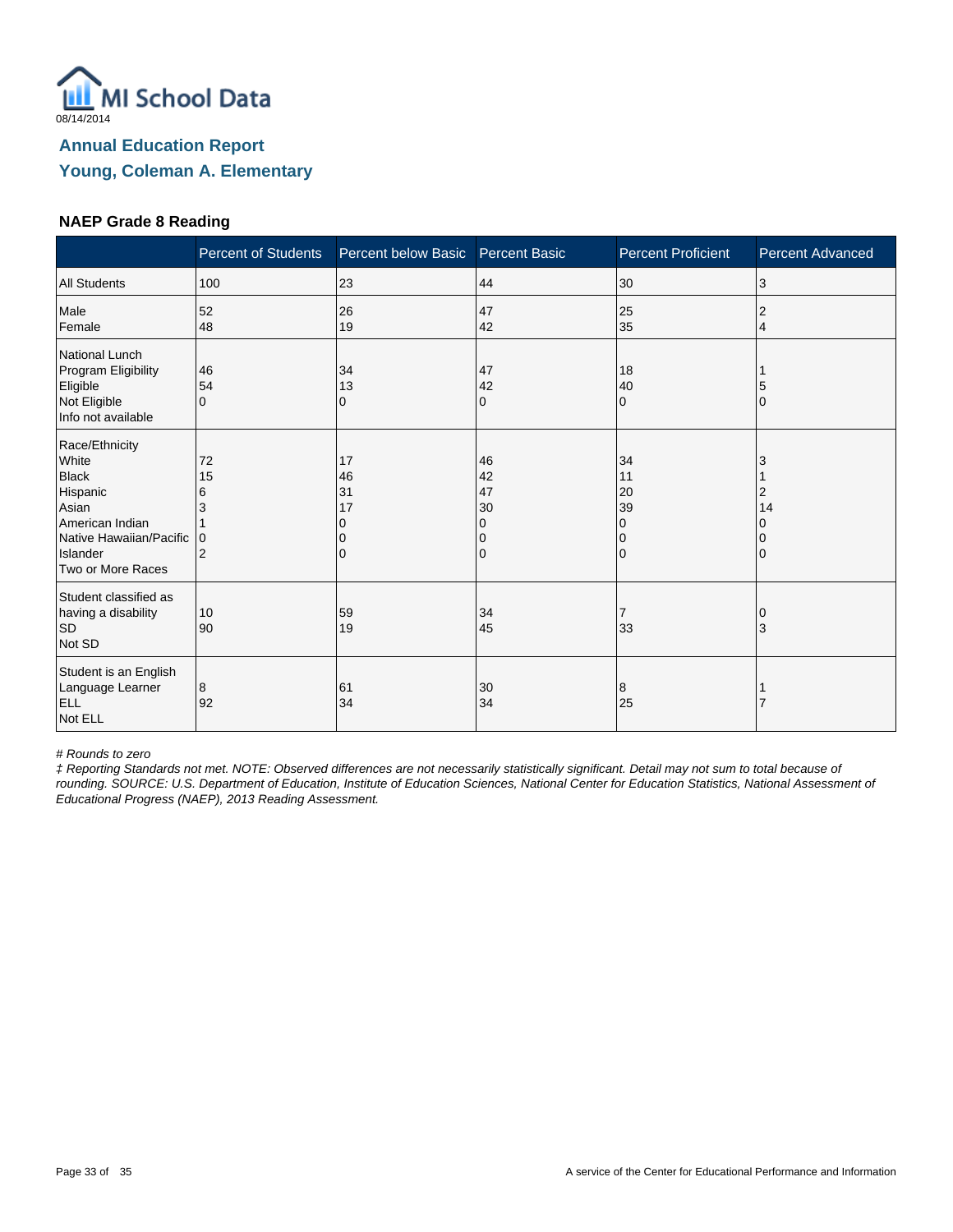

#### **NAEP Grade 12 Reading**

|                                                                                                                                             | <b>Percent of Students</b>          | Percent below Basic       | <b>Percent Basic</b>                | <b>Percent Proficient</b>             | <b>Percent Advanced</b> |
|---------------------------------------------------------------------------------------------------------------------------------------------|-------------------------------------|---------------------------|-------------------------------------|---------------------------------------|-------------------------|
| <b>All Students</b>                                                                                                                         | 100                                 | 26                        | 5                                   | 27                                    | 5                       |
| Male<br>Female                                                                                                                              | 50<br>50                            | 31<br>20                  | 37<br>37                            | 28<br>37                              | 4<br>6                  |
| National Lunch<br>Program Eligibility<br>Eligible<br>Not Eligible<br>Info not available                                                     | 35<br>64                            | 37<br>19<br>0             | 39<br>36<br>0                       | 22<br>38<br>$\Omega$                  |                         |
| Race/Ethnicity<br>White<br><b>Black</b><br>Hispanic<br>Asian<br>American Indian<br>Native Hawaiian/Pacific<br>Islander<br>Two or More Races | 76<br>14<br>5<br>3<br>0<br>$\Omega$ | 20<br>52<br>34<br>21<br>0 | 38<br>36<br>44<br>26<br>0<br>0<br>0 | 36<br>12<br>21<br>41<br>0<br>$\Omega$ | 6<br>12                 |
| Student classified as<br>having a disability<br><b>SD</b><br>Not SD                                                                         | $\overline{7}$<br>93                | 66<br>23                  | 25<br>38                            | 8<br>34                               | 5                       |
| Student is an English<br>Language Learner<br><b>ELL</b><br>Not ELL                                                                          | 2<br>98                             | 0<br>25                   | 0<br>37                             | 0<br>33                               | 0<br>5                  |

# Rounds to zero

‡ Reporting Standards not met. NOTE: Observed differences are not necessarily statistically significant. Detail may not sum to total because of rounding. SOURCE: U.S. Department of Education, Institute of Education Sciences, National Center for Education Statistics, National Assessment of Educational Progress (NAEP), 2013 Reading Assessment.